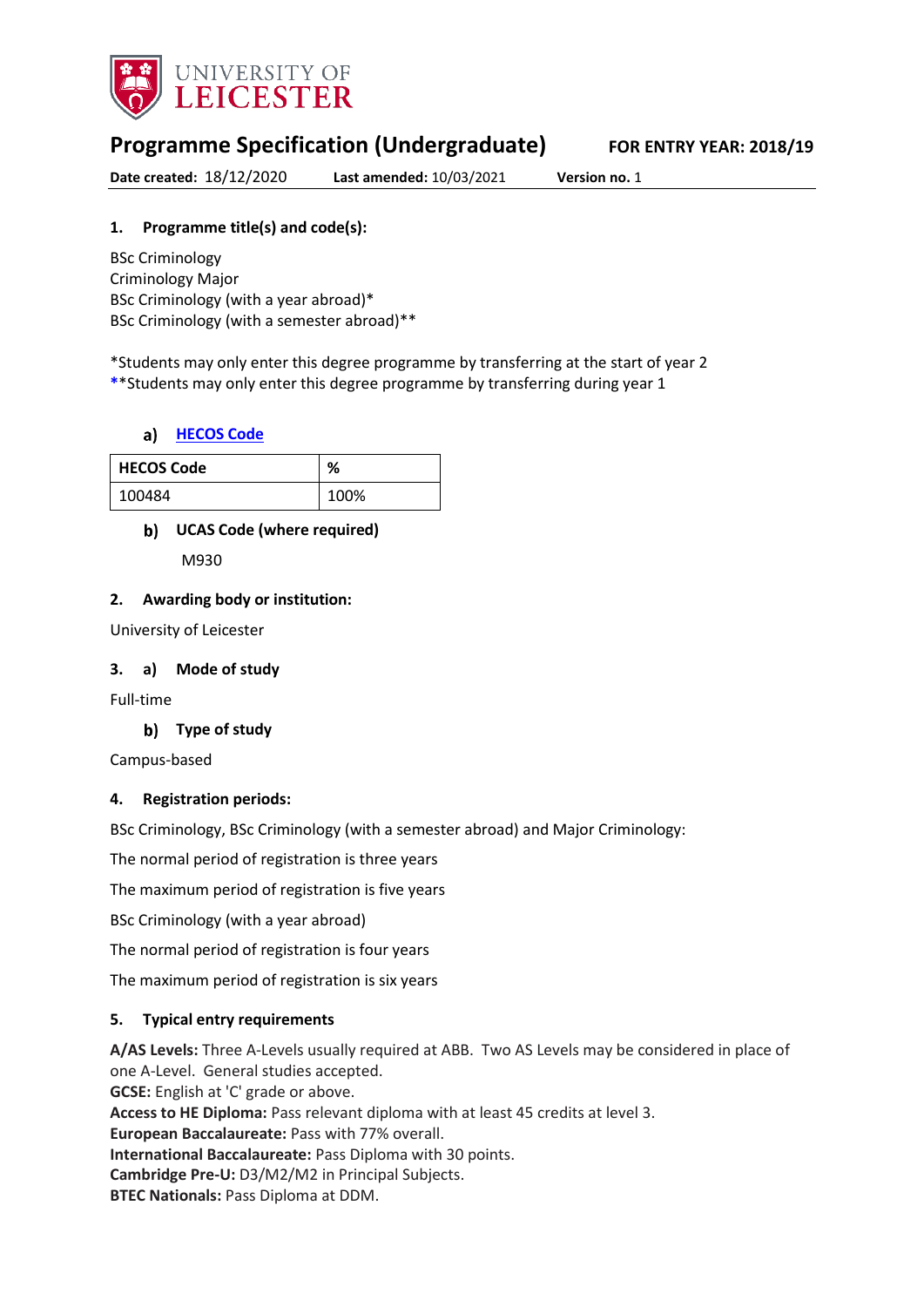**Other Qualifications:** Other national and international qualifications welcomed.

#### **6. Accreditation of Prior Learning**

APL will not be accepted for exemptions from individual modules, however may be considered for direct entry to year 2, on a case by case basis and subject to the general provisions of the University APL policy.

#### **7. Programme aims**

The programme aims to:

- provide a rigorous, coherent and attractive criminology curriculum that draws on the Department's research expertise and teaching strengths;
- provide a stimulating and challenging learning experience for all students;
- develop students' knowledge and understanding of the wide criminological range of their discipline;
- equip students with a detailed and comprehensive knowledge of criminological theories and concepts;
- provide students with the knowledge and capacity to use both qualitative and quantitative methods of criminological research and investigation;
- provide students with a range of both subject-specific and transferable skills relevant to lifelong learning and employment in a range of occupations;
- prepare students for progression to Masters' courses and PhD programmes.

BSc Criminology (with a semester abroad or a year abroad), as above, plus:

provide students with opportunities for international study and learning.

#### **8. Reference points used to inform the programme specification**

- [QAA Frameworks for Higher Education Qualifications:](http://www.qaa.ac.uk/en/Publications/Documents/qualifications-frameworks.pdf)
- [QAA Benchmark statements for criminology](http://www.qaa.ac.uk/en/Publications/Documents/SBS-criminology-14.pdf)
- UK Quality Code for Higher Education
- University Learnin[g Strategy](https://www2.le.ac.uk/offices/sas2/quality/learnteach)
- **[University Assessment Strategy](https://www2.le.ac.uk/offices/sas2/quality/learnteach)**
- University of Leicester Periodic Developmental Review Report
- External Examiners' reports (annual)
- United Nations Education for Sustainable Development Goals
- Student Destinations Data

#### **9. Programme Outcomes**

Unless otherwise stated, programme outcomes apply to all awards specified in 1. Programme title(s).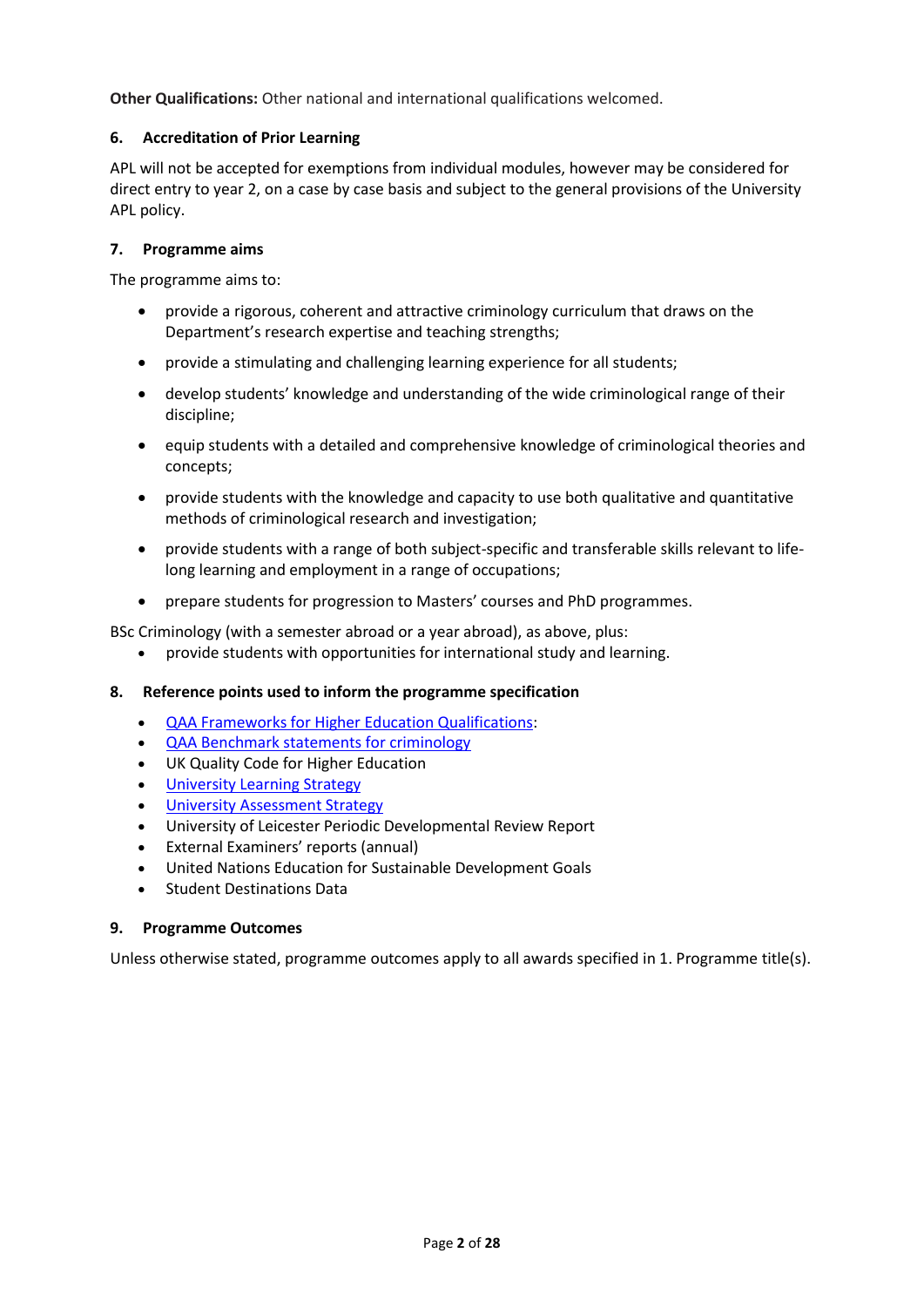# **Discipline specific knowledge and competencies**

#### i) Mastery of an appropriate body of knowledge

| <b>Intended Learning</b><br><b>Outcomes</b>                                                                                                      | <b>Teaching and Learning Methods</b>                                                                                                                                                                                                                     | <b>How Demonstrated?</b>                                                                                                                                                                                                       |
|--------------------------------------------------------------------------------------------------------------------------------------------------|----------------------------------------------------------------------------------------------------------------------------------------------------------------------------------------------------------------------------------------------------------|--------------------------------------------------------------------------------------------------------------------------------------------------------------------------------------------------------------------------------|
| Demonstrate mastery of a<br>broad range of historical and<br>contemporary criminological<br>issues relating to practice,<br>policy or governance | Lectures, seminars, independent<br>research, resource-based learning,<br>team problem-solving exercises,<br>tutorials, practical<br>classes/workshops, external<br>visits, consultations with staff,<br>directed reading<br>and guided independent study | Essays, examinations, reports,<br>dissertation, projects, assessed and<br>non-assessed oral and poster<br>presentations, computer-related<br>exercises, portfolios, contribution to<br>discussions, problem-based<br>exercises |
| Demonstrate mastery of a<br>broad and detailed body of<br>criminological theory, methods<br>and substantive analysis                             | Lectures, seminars, independent<br>research, resource-based learning,<br>team problem-solving exercises,<br>tutorials, practical<br>classes/workshops, external<br>visits, consultations with staff,<br>directed reading<br>and guided independent study | As above and qualitative and<br>quantitative analysis, essay critiquing<br>literature                                                                                                                                          |

| <b>Intended Learning</b>                                          | <b>Teaching and Learning Methods</b>                                  | <b>How Demonstrated?</b>                                               |
|-------------------------------------------------------------------|-----------------------------------------------------------------------|------------------------------------------------------------------------|
| <b>Outcomes</b>                                                   |                                                                       |                                                                        |
| Recognise key concepts used in<br>criminological analysis and the | Lectures, seminars, independent<br>research, resource-based learning, | Essays, examinations, reports,<br>dissertation, projects, assessed and |
| nature of the crime problem                                       | team problem-solving exercises,                                       | non-assessed oral and poster                                           |
|                                                                   | tutorials, practical                                                  | presentations, computer-based                                          |
|                                                                   | classes/workshons project                                             | exercises contributions to                                             |

#### ii) Understanding and application of key concepts and techniques

|                                                                                                                                                                                                              | tutorials, practical<br>classes/workshops, project<br>supervision, supervised time in<br>lab/studio/workshop, consultations<br>with staff, directed reading<br>and guided independent study                                                                                                                                                                               | presentations, computer-based<br>exercises, contributions to<br>discussions, problem-based<br>exercises                                                                                                                                                                                                                        |
|--------------------------------------------------------------------------------------------------------------------------------------------------------------------------------------------------------------|---------------------------------------------------------------------------------------------------------------------------------------------------------------------------------------------------------------------------------------------------------------------------------------------------------------------------------------------------------------------------|--------------------------------------------------------------------------------------------------------------------------------------------------------------------------------------------------------------------------------------------------------------------------------------------------------------------------------|
| Demonstrate recognition of the<br>main qualitative and<br>quantitative research methods<br>used in criminological<br>investigation                                                                           | Lectures, seminars, independent<br>research, resource-based learning,<br>team problem-solving exercises,<br>tutorials, practical<br>classes/workshops, project<br>supervision, supervised time in<br>lab/studio/workshop, consultations<br>with staff, directed reading<br>and guided independent study,<br>project supervision/fieldwork, time<br>in lab/studio/workshop | Essays, reports, dissertation,<br>group project, assessed and non-<br>assessed oral and poster<br>presentations, contributions to<br>discussions, qualitative and<br>quantitative analysis, essay critiquing<br>literature                                                                                                     |
| Ability to write in a suitable<br>academic style; to be critical<br>and analytical; to present data<br>clearly both in written and oral<br>form; to undertake work<br>independently and as part of a<br>team | Lectures, seminars, independent<br>research, resource-based learning,<br>team problem-solving exercises,<br>tutorials, practical<br>classes/workshops, project<br>supervision, supervised time in<br>lab/studio/workshop, consultations<br>with staff, directed reading<br>and guided independent study,<br>project supervision/fieldwork, time<br>in lab/studio/workshop | Essays, examinations,<br>reports, portfolios, dissertation,<br>projects, assessed and non-<br>assessed oral and poster<br>presentations, computer-based<br>exercises, contributions to<br>discussions, problem-based<br>exercises, qualitative and<br>quantitative analysis, essay critiquing<br>literature, critical reviews, |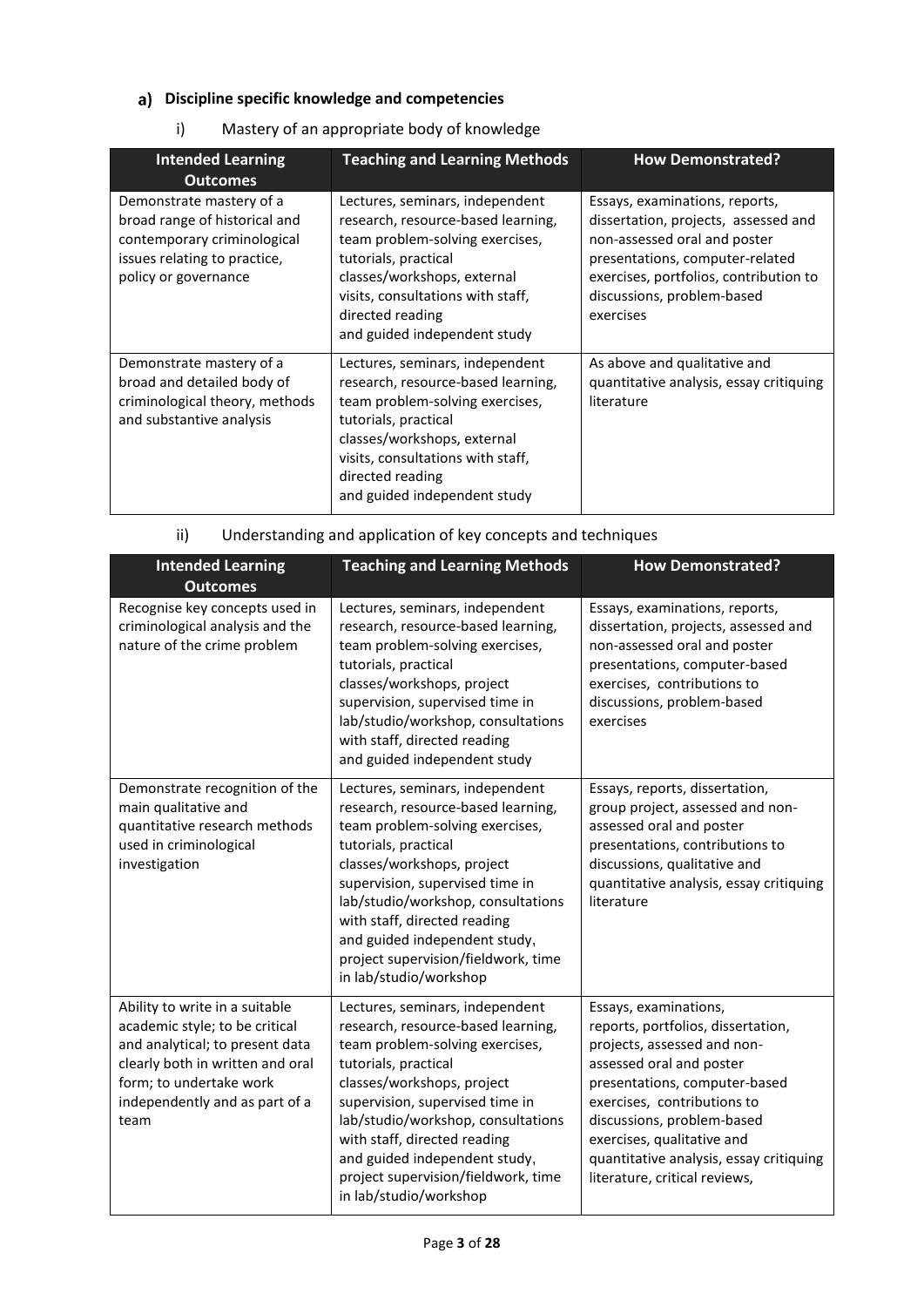| <b>Intended Learning</b><br><b>Outcomes</b>                                                    | <b>Teaching and Learning Methods</b>                                 | <b>How Demonstrated?</b>                                                                                                                                                                                                                                                                                                                                                                                                    |
|------------------------------------------------------------------------------------------------|----------------------------------------------------------------------|-----------------------------------------------------------------------------------------------------------------------------------------------------------------------------------------------------------------------------------------------------------------------------------------------------------------------------------------------------------------------------------------------------------------------------|
| Year abroad addition: Study<br>abroad syllabus offers an<br>expanded range of<br>theory/topics | Lectures, seminars, directed reading<br>and guided independent study | Essays, examinations,<br>reports, portfolios, dissertation,<br>projects, assessed and non-<br>assessed oral and poster<br>presentations, computer-based<br>exercises, contributions to<br>discussions, problem-based<br>exercises, qualitative and<br>quantitative analysis, essay critiquing<br>literature, critical reviews,<br>Year abroad variant includes<br>presentations in an international<br>academic environment |

iii) Critical analysis of key issues

| <b>Intended Learning</b><br><b>Outcomes</b>                                                              | <b>Teaching and Learning Methods</b>                                                                                                                                                                                                                                                                                  | <b>How Demonstrated?</b>                                                                                                                                                                                                                                                            |
|----------------------------------------------------------------------------------------------------------|-----------------------------------------------------------------------------------------------------------------------------------------------------------------------------------------------------------------------------------------------------------------------------------------------------------------------|-------------------------------------------------------------------------------------------------------------------------------------------------------------------------------------------------------------------------------------------------------------------------------------|
| Ability to analyse key<br>theoretical issues in criminology<br>and the study of crime                    | Lectures, seminars, independent<br>research, resource-based learning,<br>team problem-solving exercises,<br>tutorials, practical<br>classes/workshops, consultations<br>with staff, directed reading<br>and guided independent study                                                                                  | Essays, examinations, reports,<br>dissertation,, assessed and non-<br>assessed oral and poster<br>presentations, computer-based<br>exercises, contributions to<br>discussions, problem-based<br>exercises                                                                           |
| Ability to analyse key issues in<br>the use of qualitative and<br>quantitative criminological<br>methods | Lectures, seminars, independent<br>research, resource-based learning,<br>team problem-solving exercises,<br>tutorials, practical<br>classes/workshops, consultations<br>with staff, directed reading<br>and guided independent study,<br>fieldwork, project supervision,<br>supervised time in<br>lab/studio/workshop | Essays, examinations, reports,<br>dissertation,, assessed and non-<br>assessed oral and poster<br>presentations, computer-based<br>exercises, contributions to<br>discussions, problem-based<br>exercises, qualitative and<br>quantitative analysis, essay critiquing<br>literature |

iv) Clear and concise presentation of material

| <b>Intended Learning</b><br><b>Outcomes</b>                                                                                               | <b>Teaching and Learning Methods</b>                                                                                                                                                                                             | <b>How Demonstrated?</b>                                                                                                                                                                                                           |
|-------------------------------------------------------------------------------------------------------------------------------------------|----------------------------------------------------------------------------------------------------------------------------------------------------------------------------------------------------------------------------------|------------------------------------------------------------------------------------------------------------------------------------------------------------------------------------------------------------------------------------|
| Present criminological<br>knowledge and arguments in<br>a clear and concise way in a<br>variety of written, graphical<br>and oral formats | Lectures, seminars, independent<br>research, resource-based learning,<br>team problem-solving exercises,<br>tutorials, practical<br>classes/workshops, consultations<br>with staff, directed reading guided<br>independent study | Essays, examinations and tests,<br>reports, portfolios, dissertation,<br>projects, assessed and non-<br>assessed oral and poster presentations,<br>computer-based exercises, quantitative<br>analysis, contribution to discussions |
| Year abroad addition:<br>Communicate effectively in<br>a new academic<br>environment                                                      | Feedback on coursework and oral<br>and written contributions to<br>seminars                                                                                                                                                      | Essays, examinations, contribution to<br>discussions                                                                                                                                                                               |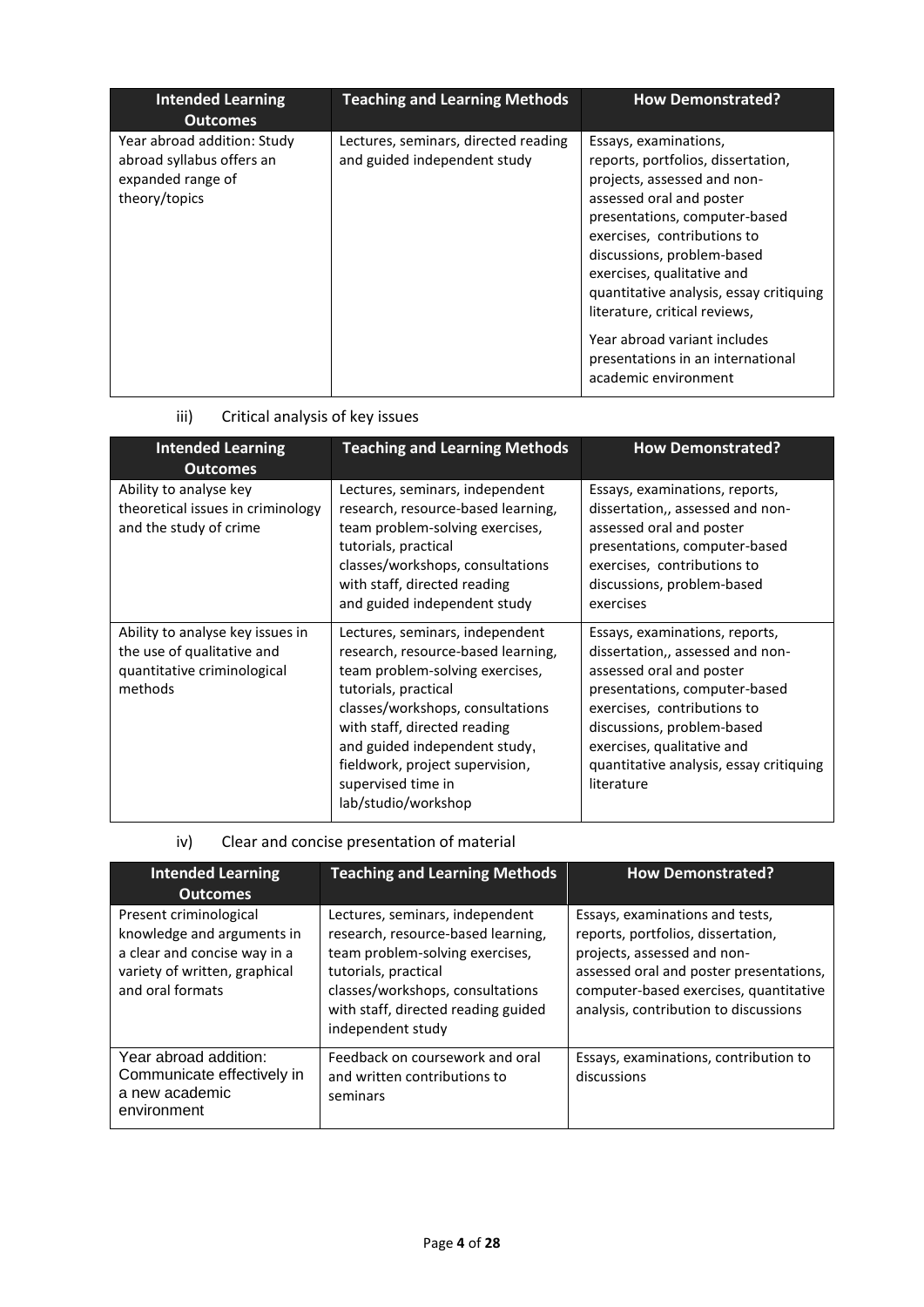v) Critical appraisal of evidence with appropriate insight

| <b>Intended Learning</b><br><b>Outcomes</b>                                                                                                         | <b>Teaching and Learning Methods</b>                                                                                                                                                                                                                                     | <b>How Demonstrated?</b>                                                                                                                                                                                                                |
|-----------------------------------------------------------------------------------------------------------------------------------------------------|--------------------------------------------------------------------------------------------------------------------------------------------------------------------------------------------------------------------------------------------------------------------------|-----------------------------------------------------------------------------------------------------------------------------------------------------------------------------------------------------------------------------------------|
| Ability to assess the<br>appropriateness of the<br>evidence and the methods used<br>in criminological studies, their<br>value and their limitations | Lectures, seminars, practical<br>classes/workshops, project<br>supervision, tutorials, directed<br>reading, independent research,<br>team problem solving exercises,<br>consultations with staff, guided<br>independent study, supervised time<br>in lab/studio/workshop | Essays, examinations, dissertation,<br>assessed and non-assessed oral and<br>poster presentations, contribution to<br>discussions, problem-based<br>exercises, qualitative and<br>quantitative analysis, essay critiquing<br>literature |
| Ability to read, analyse and<br>reflect critically on<br>criminological texts                                                                       | Seminars, practical<br>classes/workshops,<br>tutorials, directed reading, directed<br>reading, consultations with staff,<br>guided independent study                                                                                                                     | Essays, examinations, dissertation,<br>assessed and non-assessed oral and<br>poster presentations, contribution to<br>discussions, problem-based<br>exercises, qualitative and<br>quantitative analysis, essay critiquing<br>literature |

vi) Other discipline specific competencies

| <b>Intended Learning</b><br><b>Outcomes</b>                                                                                            | <b>Teaching and Learning Methods</b>                                                                                                                                                                                                                                                         | <b>How Demonstrated?</b>                                                                                                                                                         |
|----------------------------------------------------------------------------------------------------------------------------------------|----------------------------------------------------------------------------------------------------------------------------------------------------------------------------------------------------------------------------------------------------------------------------------------------|----------------------------------------------------------------------------------------------------------------------------------------------------------------------------------|
| Ability to explore a variety<br>of criminological career<br>options and to identify<br>requisite skills to work in<br>criminal justice | Lectures, seminars, practical<br>classes/workshops and visits to criminal<br>justice agencies. In addition, those<br>undertaking the Applied Criminology<br>option module will undertake a<br>placement, giving them direct<br>opportunity and experience to identify<br>the skills required | Reports, reflective<br>commentary, discussions with<br>personal tutor. For those<br>undertaking the Applied Criminology<br>option module, a placement report<br>and presentation |
| Design, research and<br>present a sustained and<br>independently conceived<br>piece of criminological<br>work                          | Practical classes/<br>workshops, project supervision, guided<br>independent research, supervised time<br>in lab/studio/workshop, fieldwork                                                                                                                                                   | Research proposal, research diary<br>and dissertation                                                                                                                            |

# **b)** Transferable skills

## i) Oral communication

| <b>Intended Learning</b><br><b>Outcomes</b>                                                 | <b>Teaching and Learning Methods</b>                                                                                 | <b>How Demonstrated?</b>                                                                                                                   |
|---------------------------------------------------------------------------------------------|----------------------------------------------------------------------------------------------------------------------|--------------------------------------------------------------------------------------------------------------------------------------------|
| Speaking clearly and confidently                                                            | Lectures, seminars, team problem                                                                                     | Assessed and non-assessed oral and                                                                                                         |
| individually and/or through                                                                 | solving exercises, practical                                                                                         | poster presentations, contribution to                                                                                                      |
| effective participation as a                                                                | classes/workshop participation,                                                                                      | discussions at seminars and practical                                                                                                      |
| group of criminologists                                                                     | presentations                                                                                                        | classes/workshops                                                                                                                          |
| Communicating with sensitivity                                                              | Lectures, seminars, team problem                                                                                     | Assessed and non-assessed oral and                                                                                                         |
| in relation to issues of crime,                                                             | solving exercises, practical                                                                                         | poster presentations, contribution to                                                                                                      |
| justice, diversity, equalities and                                                          | classes/workshop participation,                                                                                      | discussions at seminars and practical                                                                                                      |
| human rights                                                                                | presentations                                                                                                        | classes/workshops                                                                                                                          |
| Presenting criminological ideas<br>or proposals to technical and<br>non-technical audiences | Lectures, seminars, team problem<br>solving exercises, practical<br>classes/workshop participation,<br>presentations | Assessed and non-assessed oral and<br>poster presentations, contribution to<br>discussions at seminars and practical<br>classes/workshops, |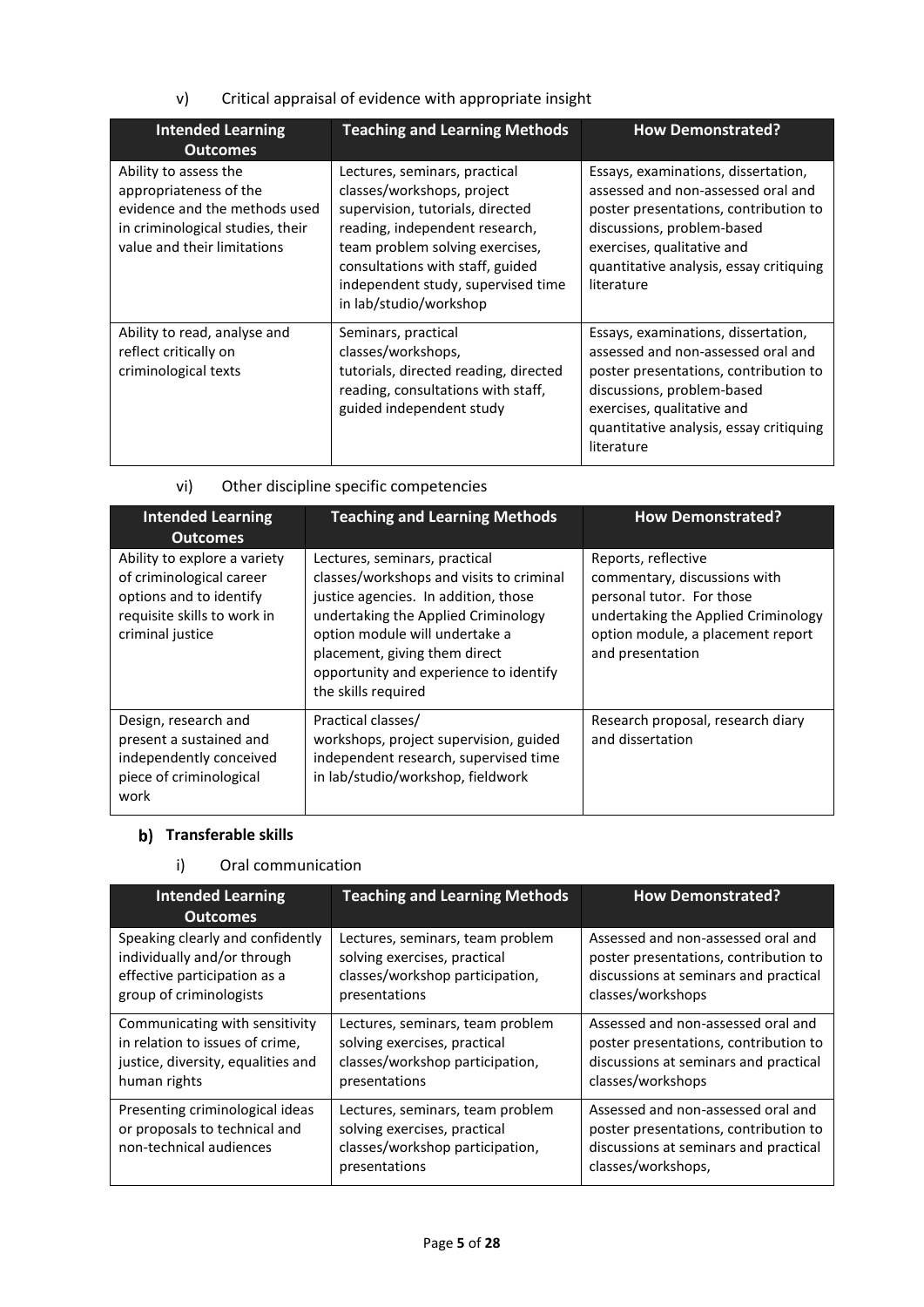| <b>Intended Learning</b><br><b>Outcomes</b>                                       | <b>Teaching and Learning Methods</b>                                                                                 | <b>How Demonstrated?</b>                         |
|-----------------------------------------------------------------------------------|----------------------------------------------------------------------------------------------------------------------|--------------------------------------------------|
| Year abroad addition:<br>Communicate effectively in a<br>new academic environment | Lectures, seminars, team problem<br>solving exercises, practical<br>classes/workshop participation,<br>presentations | Assessed and non-<br>assessed oral presentations |

#### ii) Written communication

| <b>Intended Learning</b><br><b>Outcomes</b>                                        | <b>Teaching and Learning Methods</b>                                                  | <b>How Demonstrated?</b>                                           |
|------------------------------------------------------------------------------------|---------------------------------------------------------------------------------------|--------------------------------------------------------------------|
| Expressing criminological ideas,<br>theories and concepts clearly in<br>writing    | Lectures, seminars, practical<br>classes/workshops, tutorials, project<br>supervision | All formative and summative<br>assessments<br>Essays, examinations |
| Year abroad addition:<br>Communicate effectively in a<br>new academic environment. | Seminars and tutorials                                                                |                                                                    |

# iii) Information technology

| <b>Intended Learning</b><br><b>Outcomes</b>                                                                 | <b>Teaching and Learning Methods</b>                                                                                                                          | <b>How Demonstrated?</b>                                                        |
|-------------------------------------------------------------------------------------------------------------|---------------------------------------------------------------------------------------------------------------------------------------------------------------|---------------------------------------------------------------------------------|
| Use of IT to develop a range<br>of online information<br>acquisition strategies                             | Seminars, computer classes, practical<br>classes/workshops and guided independent<br>research                                                                 | Essays, dissertations, computer-<br>based exercises, problem-based<br>exercises |
| Uses word processing<br>packages to produce, format<br>and present written work<br>professionally           | Consultations with staff and guided<br>independent study                                                                                                      | All written assessments                                                         |
| Optimises use of<br>presentation packages to<br>support the development<br>and delivery of<br>presentations | Consultations with staff and guided<br>independent study                                                                                                      | Oral and poster presentations                                                   |
| Ability to use statistical<br>software to analyse<br>criminological data                                    | Practical classes/workshops, lectures,<br>seminars, tutorials, supervised time in<br>lab/studio/workshop, project<br>supervision and guided independent study | Dissertation, quantitative<br>analysis                                          |
| Ability to manage personal<br>online identity                                                               | Practical classes/workshops, consultations<br>with staff                                                                                                      | Reflective commentary                                                           |

# iv) Numeracy

| <b>Intended Learning</b>                                                                                    | <b>Teaching and Learning Methods</b>                                                                                                                          | <b>How Demonstrated?</b>                                                                               |  |
|-------------------------------------------------------------------------------------------------------------|---------------------------------------------------------------------------------------------------------------------------------------------------------------|--------------------------------------------------------------------------------------------------------|--|
| <b>Outcomes</b>                                                                                             |                                                                                                                                                               |                                                                                                        |  |
| Ability to analyse, interpret and<br>present relevant data using<br>statistical and graphical<br>techniques | Lectures, practical<br>classes/workshops, computer<br>classes, supervised time in<br>lab/studio/workshop, project<br>supervision, guided independent<br>study | Essays, dissertations, computer-<br>based exercises, problem-based<br>exercises, quantitative analysis |  |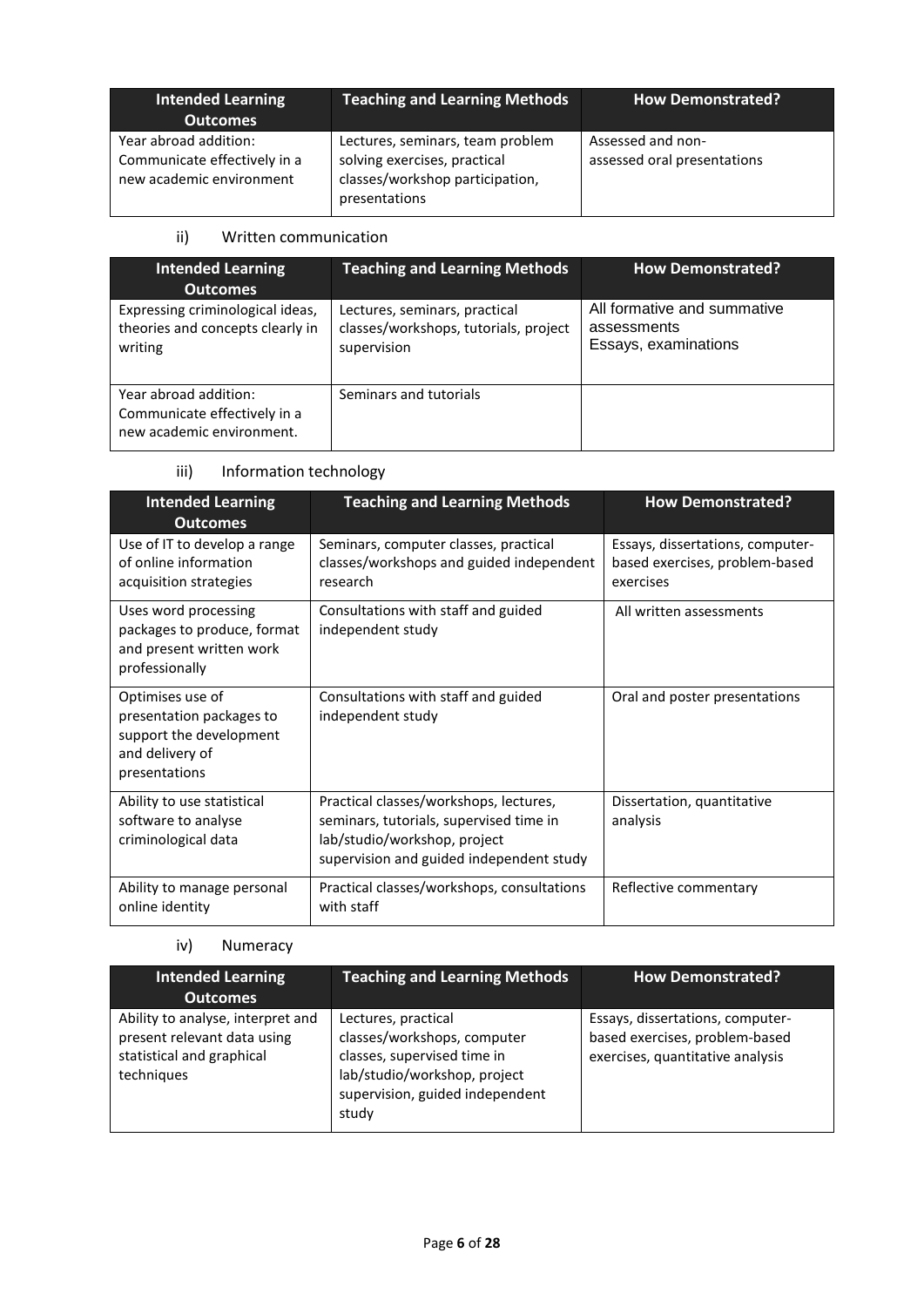# v) Team working

| <b>Intended Learning</b><br><b>Outcomes</b>                                                                                                                                                                               | <b>Teaching and Learning Methods</b><br><b>How Demonstrated?</b>                                                                                                |                                                                                                                                     |
|---------------------------------------------------------------------------------------------------------------------------------------------------------------------------------------------------------------------------|-----------------------------------------------------------------------------------------------------------------------------------------------------------------|-------------------------------------------------------------------------------------------------------------------------------------|
| Ability to form teams and work<br>collaboratively in groups to<br>jointly explore criminological<br>problems and to recognise the<br>value of working closely with<br>others                                              | Seminars and practical<br>classes/workshops, group research<br>project preparation and fieldwork,<br>independent group study, team<br>problem solving exercises | Problem-based exercises, group<br>projects,<br>reflective commentary, research<br>diary, qualitative research project,<br>portfolio |
| Understanding and working<br>effectively within the dynamics<br>of a group, recognising the<br>ability to work with individuals<br>with different backgrounds and<br>views and managing any<br>disagreements or conflicts | Seminars and practical<br>classes/workshops, group research<br>project preparation and fieldwork,<br>independent group study, team<br>problem solving exercises | Problem-based exercises, group<br>projects,<br>reflective commentary, research<br>diary, qualitative research project,<br>portfolio |
| Year abroad addition: Build<br>positive working relationships<br>with staff and students at<br>partner institutions                                                                                                       | Organise meetings with staff where<br>appropriate. Participation in class<br>activities                                                                         | Contributions to class activities; not<br>formally assessed                                                                         |

#### vi) Problem solving

| <b>Intended Learning</b>                                                                                                                                  | <b>Teaching and Learning Methods</b>                                                          | <b>How Demonstrated?</b>                                                                                |
|-----------------------------------------------------------------------------------------------------------------------------------------------------------|-----------------------------------------------------------------------------------------------|---------------------------------------------------------------------------------------------------------|
| <b>Outcomes</b><br>Ability to address and analyse<br>theoretical, methodological and<br>empirical problems posed by                                       | Lectures, seminars, practical<br>classes/workshops, team problem<br>solving exercises, guided | Essays, examinations, dissertations,<br>computer-based exercises, and<br>problem-based exercises, essay |
| criminological literature and<br>practice, evaluate a range of<br>solutions and demonstrate<br>cultural and political sensitivity<br>in solution creation | independent study, project<br>supervision, supervised time in<br>lab/studio/workshop          | critiquing literature, qualitative and<br>quantitative analysis                                         |

# vii) Information handling

| <b>Intended Learning</b><br><b>Outcomes</b>                                                                                        | <b>Teaching and Learning Methods</b>                                                                                                               | <b>How Demonstrated?</b>                                                                                                                                                                          |
|------------------------------------------------------------------------------------------------------------------------------------|----------------------------------------------------------------------------------------------------------------------------------------------------|---------------------------------------------------------------------------------------------------------------------------------------------------------------------------------------------------|
| Logically summarises<br>information or data pertaining<br>to criminological issues,<br>identifying the most<br>relevant/key issues | Computer classes, practical<br>classes/workshops, , guided<br>independent study, project<br>supervision, supervised time in<br>lab/studio/workshop | Essays, examinations, group research<br>project, dissertation, computer-<br>based exercises, problem-based<br>exercises, qualitative and<br>quantitative analysis, essay critiquing<br>literature |
| Have an awareness of data<br>protection issues and how<br>these relate to criminological<br>data                                   | Computer classes, practical<br>classes/workshops, , guided<br>independent study, project<br>supervision, supervised time in<br>lab/studio/workshop | Essays, examinations, group research<br>project, dissertation, computer-<br>based exercises, problem-based<br>exercises, qualitative and<br>quantitative analysis, essay critiquing<br>literature |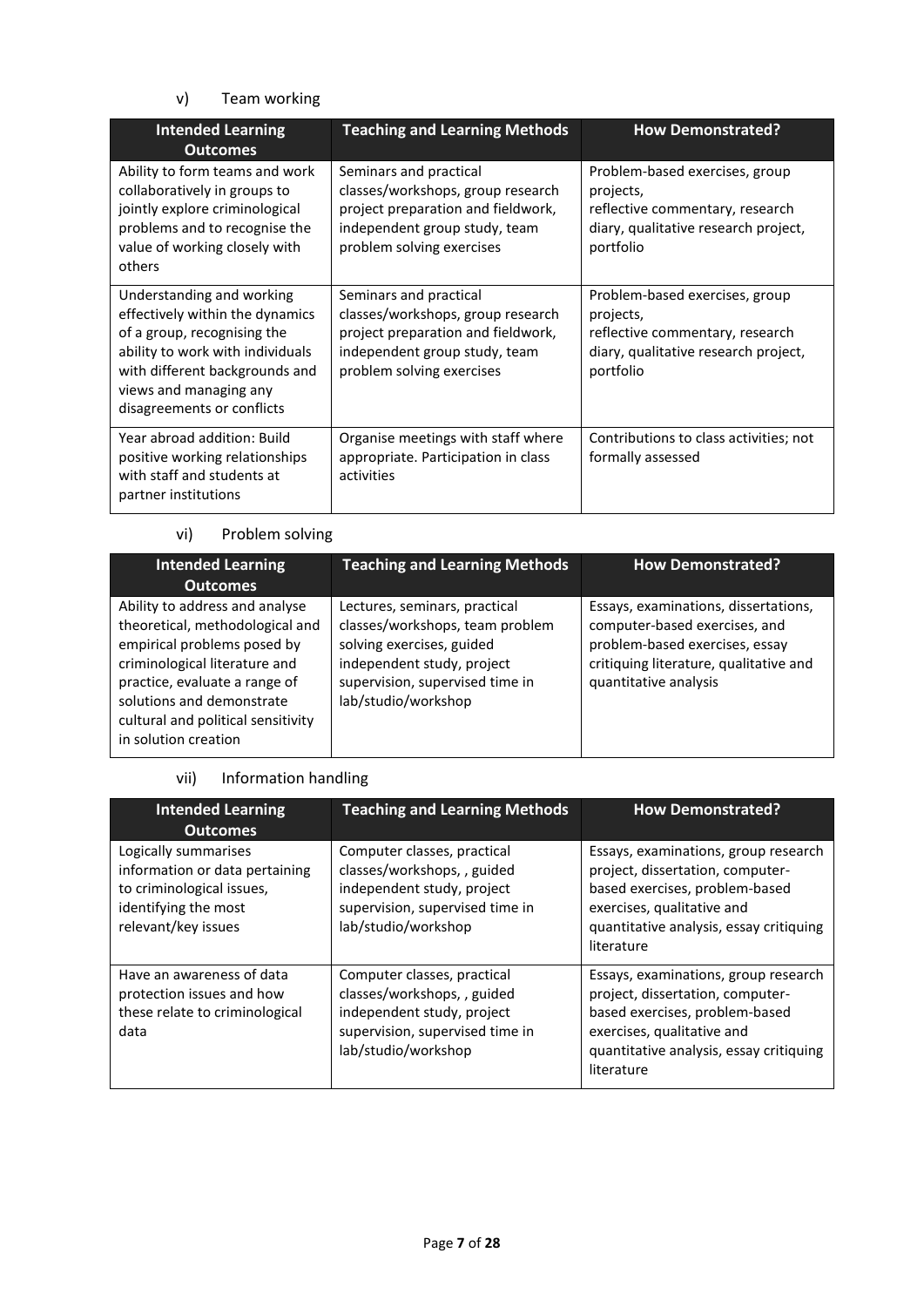viii) Skills for lifelong learning

| <b>Intended Learning</b><br><b>Outcomes</b>                                                                                                         | <b>Teaching and Learning Methods</b>                                                                                                                                                             | <b>How Demonstrated?</b>                                                                                                                       |  |
|-----------------------------------------------------------------------------------------------------------------------------------------------------|--------------------------------------------------------------------------------------------------------------------------------------------------------------------------------------------------|------------------------------------------------------------------------------------------------------------------------------------------------|--|
| Ability to demonstrate<br>intellectual independence<br>through the setting of research<br>tasks and/or the analysing of<br>criminological questions | Lectures, seminars, practical<br>classes/workshops, team problem<br>solving exercises, guided<br>independent study, fieldwork,<br>project supervision, supervised time<br>in lab/studio/workshop | Group project, qualitative and<br>quantitative analysis, essay critiquing<br>literature research diary,,<br>independent research, dissertation |  |
| Capacity for time management                                                                                                                        | Lectures, seminars, practical<br>classes/workshops, team problem<br>solving exercises, guided<br>independent study, fieldwork,<br>project supervision, supervised time<br>in lab/studio/workshop | Managing workload, meeting<br>deadlines, dissertation                                                                                          |  |
| Capacity for independent study,<br>self-organisation, and<br>monitoring own performance                                                             | Lectures, seminars, practical<br>classes/workshops, team problem<br>solving exercises, guided<br>independent study, fieldwork,<br>project supervision, supervised time<br>in lab/studio/workshop | Throughout all formative and<br>summative assessments                                                                                          |  |
| Capacity for personal reflection<br>and demonstrating an<br>appreciation of own strengths,<br>limitations and values                                | Lectures, seminars, practical<br>classes/workshops, team problem<br>solving exercises, guided<br>independent study, fieldwork,<br>project supervision, supervised time<br>in lab/studio/workshop | Reflective commentary and<br>research diary                                                                                                    |  |
| Year abroad addition:<br>Managing learning in addition<br>to the challenges of living in a<br>foreign country                                       | Attendance at host institution                                                                                                                                                                   | Throughout coursework undertaken<br>at host institution                                                                                        |  |

# **Major in Criminology:**

| <b>Intended Learning</b>                                                                                                                         | <b>Teaching and Learning Methods</b>                                                                                                                                                                                                                     | <b>How Demonstrated?</b>                                                                                                                                                                                                                                                                                 |
|--------------------------------------------------------------------------------------------------------------------------------------------------|----------------------------------------------------------------------------------------------------------------------------------------------------------------------------------------------------------------------------------------------------------|----------------------------------------------------------------------------------------------------------------------------------------------------------------------------------------------------------------------------------------------------------------------------------------------------------|
| <b>Outcomes</b>                                                                                                                                  |                                                                                                                                                                                                                                                          |                                                                                                                                                                                                                                                                                                          |
|                                                                                                                                                  | (a) Discipline specific knowledge and competencies                                                                                                                                                                                                       |                                                                                                                                                                                                                                                                                                          |
|                                                                                                                                                  | (i) Mastery of an appropriate body of knowledge                                                                                                                                                                                                          |                                                                                                                                                                                                                                                                                                          |
| Demonstrate mastery of a<br>broad range of historical and<br>contemporary criminological<br>issues relating to practice,<br>policy or governance | Lectures, seminars, independent<br>research, resource-based learning,<br>team problem-solving exercises,<br>tutorials, practical<br>classes/workshops, external<br>visits, consultations with staff,<br>directed reading<br>and guided independent study | Essays, examinations, reports,<br>dissertation, portfolios, assessed<br>and non-assessed oral and poster<br>presentations, computer-related<br>exercises, portfolios, contribution to<br>discussions, problem-based<br>lexercises                                                                        |
| Demonstrate mastery of a<br>broad and detailed body of<br>criminological theory,<br>methods and substantive<br>analysis                          | Lectures, seminars, independent<br>research, resource-based learning,<br>team problem-solving exercises,<br>tutorials, practical<br>classes/workshops, external<br>visits, consultations with staff,<br>directed reading<br>and guided independent study | Essays, examinations, reports,<br>dissertation, portfolios, assessed<br>and non-assessed oral and poster<br>presentations, computer-related<br>exercises, portfolios, contribution to<br>discussions, problem-based<br>exercises, qualitative and<br>quantitative analysis, essay<br>critiquing research |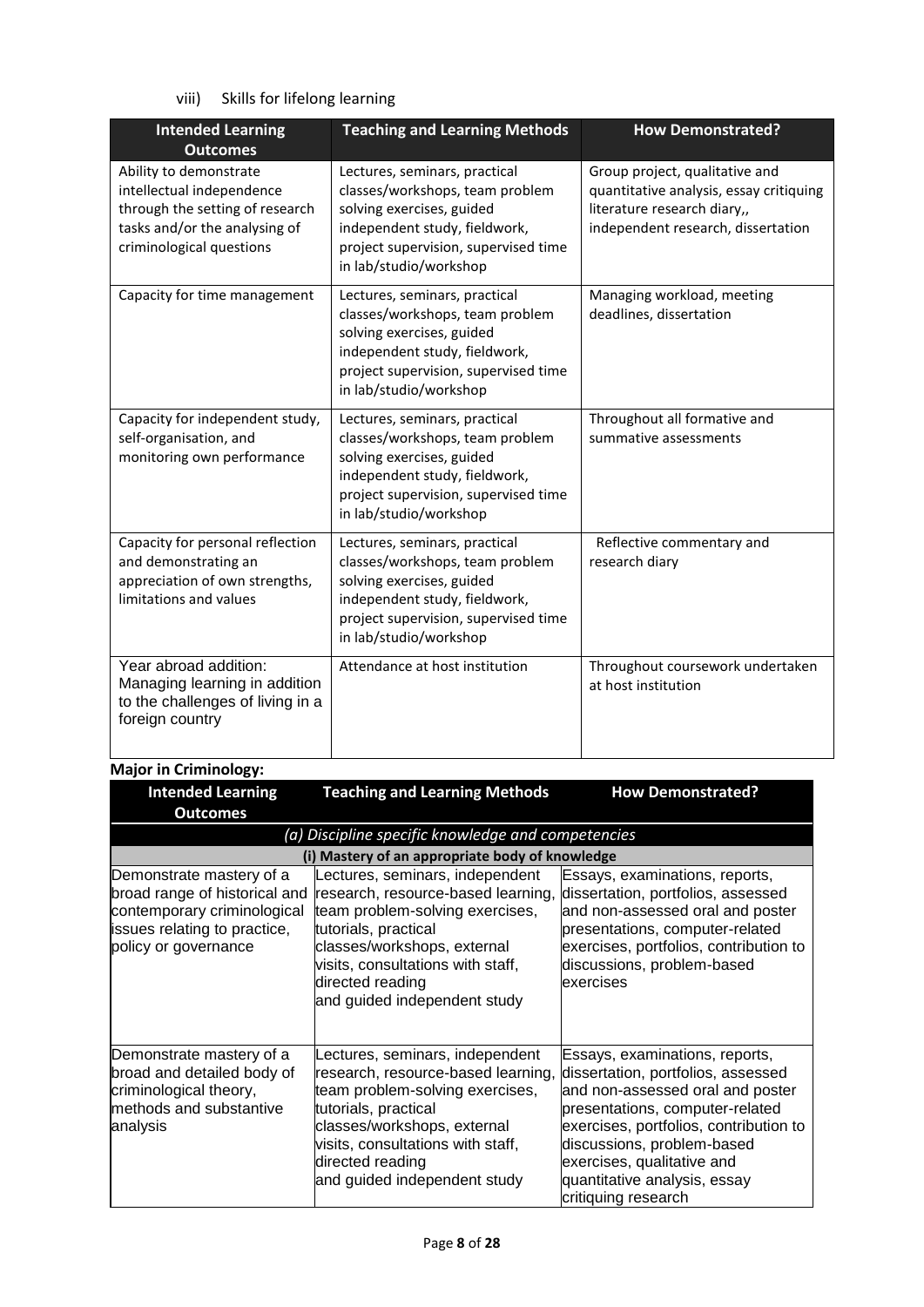| (ii) Understanding and application of key concepts and techniques                                                                                                                                            |                                                                                                                                                                                                                                                                                                                                                                                         |                                                                                                                                                                                                                                                                                                                         |  |
|--------------------------------------------------------------------------------------------------------------------------------------------------------------------------------------------------------------|-----------------------------------------------------------------------------------------------------------------------------------------------------------------------------------------------------------------------------------------------------------------------------------------------------------------------------------------------------------------------------------------|-------------------------------------------------------------------------------------------------------------------------------------------------------------------------------------------------------------------------------------------------------------------------------------------------------------------------|--|
| Recognise key concepts<br>used in criminological<br>analysis and the nature of<br>the crime problem                                                                                                          | Lectures, seminars, independent<br>research, resource-based learning,<br>team problem-solving exercises,<br>tutorials, practical<br>classes/workshops, project<br>supervision, supervised time in<br>lab/studio/workshop consultations<br>with staff, directed reading<br>and guided independent study                                                                                  | Essays, examinations, reports,<br>dissertation, projects, assessed and<br>non-assessed oral and poster<br>presentations, computer-based<br>exercises, contributions to<br>discussions, problem-based<br>exercises                                                                                                       |  |
| Demonstrate recognition of<br>the main qualitative and<br>quantitative research<br>methods used in<br>criminological investigation                                                                           | Lectures, seminars, independent<br>research, resource-based learning,<br>team problem-solving exercises,<br>tutorials, practical<br>classes/workshops, project<br>supervision, supervised time in<br>lab/studio/workshop consultations<br>with staff, directed reading<br>and guided independent study,<br>project supervision, fieldwork,<br>supervised time in<br>lab/studio/workshop | Essays, reports,<br>dissertation, assessed and non-<br>assessed oral and poster<br>presentations, contributions to<br>discussions, qualitative and<br>quantitative analysis, essay<br>critiquing literature                                                                                                             |  |
| Ability to write in a suitable<br>academic style; to be critical<br>and analytical; to present<br>data clearly both in written<br>and oral form; to undertake<br>work independently and as<br>part of a team | Lectures, seminars, independent<br>research, resource-based learning,<br>team problem-solving exercises,<br>tutorials, practical<br>classes/workshops, project<br>supervision, supervised time in<br>lab/studio/workshop consultations<br>with staff, directed reading<br>and guided independent study,<br>project supervision, fieldwork,<br>supervised time in<br>lab/studio/workshop | Essays, examinations,<br>reports, portfolios, dissertation,<br>assessed and non-<br>assessed oral and poster<br>presentations, computer-based<br>exercises, contributions to<br>discussions, problem-based<br>exercises, essay critiquing literature,<br>critical review, qualitative and<br>quantitative data analysis |  |
|                                                                                                                                                                                                              | (iii) Critical analysis of key issues                                                                                                                                                                                                                                                                                                                                                   |                                                                                                                                                                                                                                                                                                                         |  |
| Ability to analyse key<br>theoretical issues in<br>criminology and the study of<br>crime                                                                                                                     | Lectures, seminars, independent<br>research, resource-based learning,<br>team problem-solving exercises,<br>tutorials, practical<br>classes/workshops, consultations<br>with staff, directed reading<br>and guided independent study                                                                                                                                                    | Essays, examinations, reports,<br>dissertation, assessed and non-<br>assessed oral and poster<br>presentations, computer-based<br>exercises, contributions to<br>discussions, problem-based<br>exercises                                                                                                                |  |
| Ability to analyse key issues<br>in the use of qualitative and<br>quantitative criminological<br>methods                                                                                                     | As above and project supervision,<br>fieldwork, supervised time in<br>lab/studio/workshop                                                                                                                                                                                                                                                                                               | As above and qualitative and<br>quantitative data analysis, essay<br>critiquing literature                                                                                                                                                                                                                              |  |
|                                                                                                                                                                                                              | (iv) Clear and concise presentation of material                                                                                                                                                                                                                                                                                                                                         |                                                                                                                                                                                                                                                                                                                         |  |
| Present criminological<br>knowledge and arguments in<br>a clear and concise way in a<br>variety of written, graphical<br>and oral formats                                                                    | Lectures, seminars, independent<br>research, resource-based learning<br>team problem-solving exercises,<br>tutorials, practical<br>classes/workshops, consultations                                                                                                                                                                                                                     | Essays, examinations, reports,<br>dissertation, portfolios, assessed<br>and non-assessed oral and poster<br>presentations, computer-based<br>exercises, contribution to                                                                                                                                                 |  |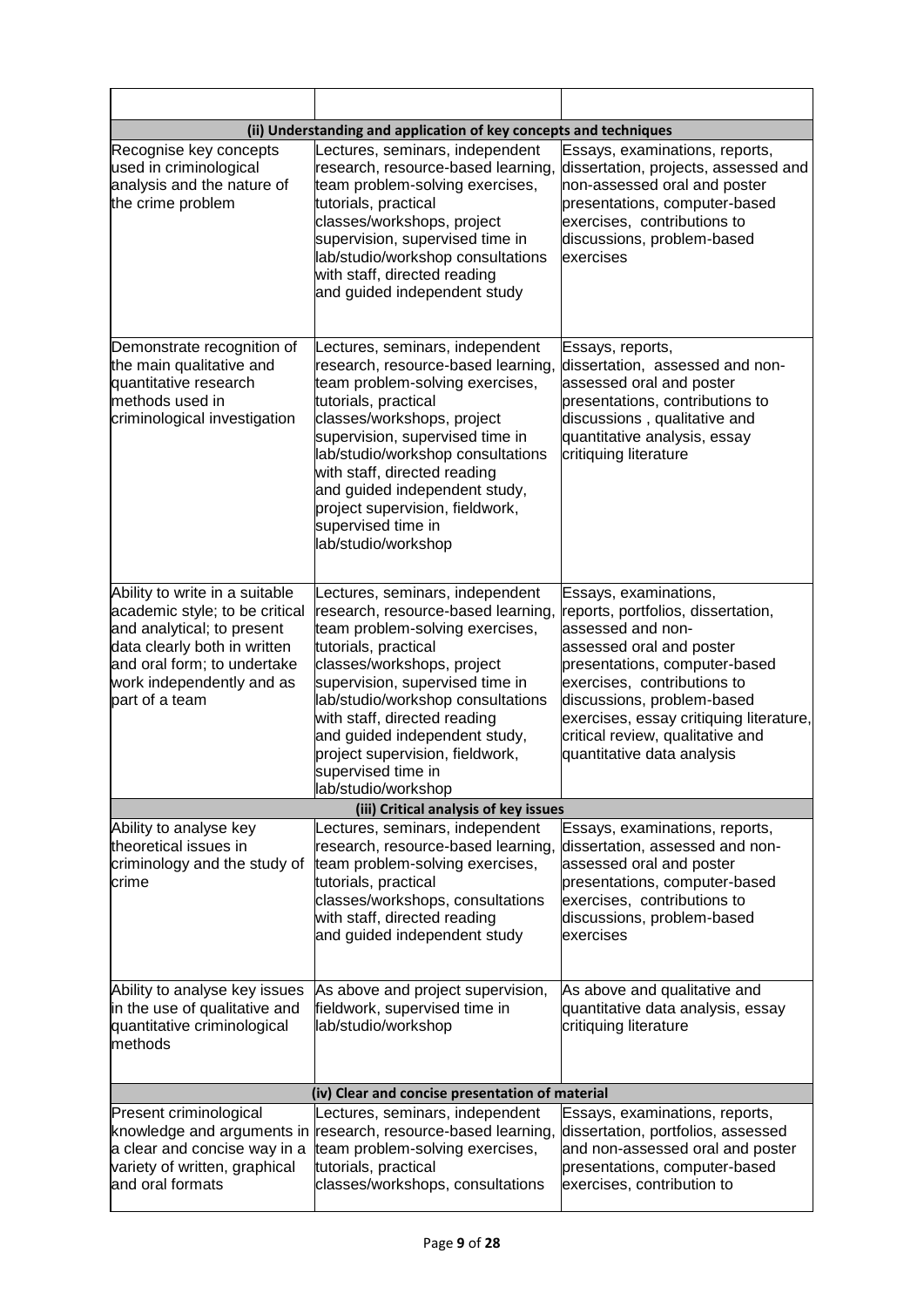|                                                                                                                                                        | with staff, directed reading<br>and guided independent study                                                                                                                                                                                                                                    | discussions, qualitative and<br>quantitative analysis                                                                                                                                                                                       |
|--------------------------------------------------------------------------------------------------------------------------------------------------------|-------------------------------------------------------------------------------------------------------------------------------------------------------------------------------------------------------------------------------------------------------------------------------------------------|---------------------------------------------------------------------------------------------------------------------------------------------------------------------------------------------------------------------------------------------|
|                                                                                                                                                        | (v) Critical appraisal of evidence with appropriate insight                                                                                                                                                                                                                                     |                                                                                                                                                                                                                                             |
| Ability to assess the<br>appropriateness of the<br>evidence and the methods<br>used in criminological<br>studies, their value and their<br>limitations | Lectures, seminars, practical<br>classes/workshops, tutorials,<br>directed reading, independent<br>research, team problem solving<br>exercises, consultations with staff,<br>guided independent study, project<br>supervision, supervised time in<br>lab/studio/workshop                        | Essays, examinations, dissertation,<br>assessed and non-<br>assessed oral and poster<br>presentations, contribution to<br>discussions, problem-based<br>exercises, qualitative and<br>quantitative analysis, essay<br>critiquing literature |
| Ability to read, analyse and<br>reflect critically on<br>criminological texts                                                                          | Lectures, seminars, practical<br>classes/workshops,<br>tutorials, directed reading,<br>consultations with staff, guided<br>independent study                                                                                                                                                    | As above                                                                                                                                                                                                                                    |
|                                                                                                                                                        | (vi) Other discipline specific competencies                                                                                                                                                                                                                                                     |                                                                                                                                                                                                                                             |
| Ability to explore a variety of<br>criminological career options<br>and to identify requisite skills<br>to work in criminal justice                    | Lectures, seminars, practical<br>classes/workshops and visits to<br>criminal justice agencies. In<br>addition, those undertaking the<br>Applied Criminology option module<br>will undertake a placement, giving<br>them direct opportunity and<br>experience to identify the skills<br>required | Reports, reflective<br>commentary, discussions with<br>personal tutor. For those<br>undertaking the Applied Criminology<br>option module, a placement report<br>and presentation                                                            |
| Design, research and<br>present a sustained and<br>independently conceived<br>piece of criminological work                                             | Practical<br>classes/workshops, project<br>supervision, fieldwork, supervised<br>time in lab/studio/workshop and<br>guided independent research                                                                                                                                                 | Research proposal, research diary<br>and dissertation                                                                                                                                                                                       |
|                                                                                                                                                        | (b) Transferable skills                                                                                                                                                                                                                                                                         |                                                                                                                                                                                                                                             |
|                                                                                                                                                        | (i) Oral communication                                                                                                                                                                                                                                                                          |                                                                                                                                                                                                                                             |
| Speaking clearly and<br>confidently individually and/orsolving exercises, practical<br>as a group of criminologists                                    | Lectures, seminars, team problem<br>through effective participation classes/workshop participation,<br>presentations                                                                                                                                                                            | Assessed and non-<br>assessed oral and poster<br>presentations, contribution to<br>discussions at seminars<br>and practical classes/workshops                                                                                               |
| Communicating with<br>sensitivity in relation to<br>issues of crime, justice,<br>diversity, equalities and<br>human rights                             | As above                                                                                                                                                                                                                                                                                        | As above                                                                                                                                                                                                                                    |
| Presenting criminological<br>ideas or proposals to<br>technical and non-technical<br>audiences                                                         | As above                                                                                                                                                                                                                                                                                        | Assessed and non-<br>assessed oral and poster<br>presentations, contribution to<br>discussions at seminars<br>and practical classes/workshops,                                                                                              |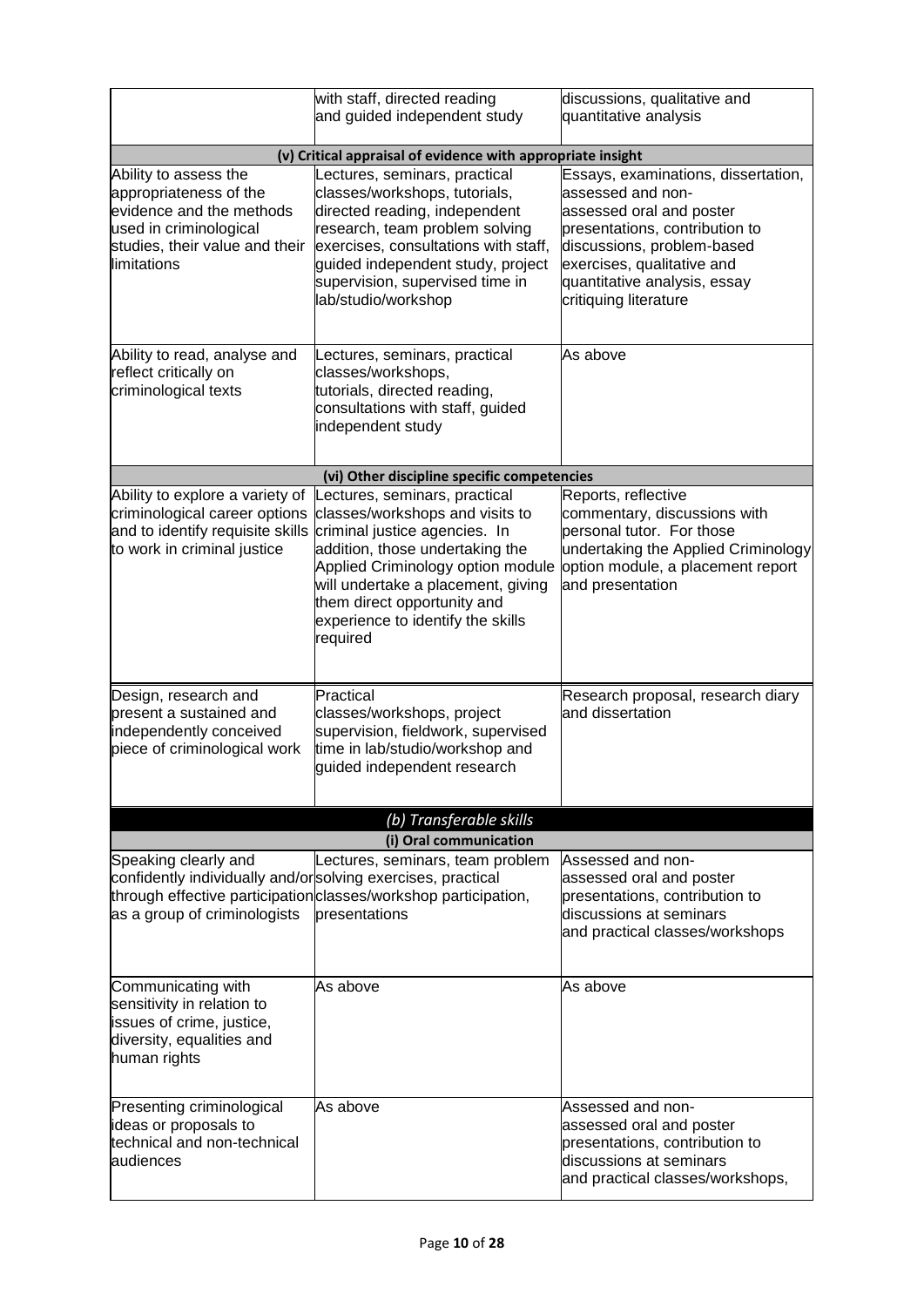| (ii) Written communication                                                                                                                                                                                                   |                                                                                                                                                                                                   |                                                                                                                                |  |
|------------------------------------------------------------------------------------------------------------------------------------------------------------------------------------------------------------------------------|---------------------------------------------------------------------------------------------------------------------------------------------------------------------------------------------------|--------------------------------------------------------------------------------------------------------------------------------|--|
| Expressing criminological<br>ideas, theories and concepts<br>clearly in writing                                                                                                                                              | Lectures, seminars, practical<br>classes/workshops, tutorials,<br>project supervision                                                                                                             | All formative and summative<br>assessments                                                                                     |  |
|                                                                                                                                                                                                                              | (iii) Information technology                                                                                                                                                                      |                                                                                                                                |  |
| Use of IT to develop a range<br>of online information<br>acquisition strategies                                                                                                                                              | Seminars, computer<br>classes, practical<br>classes/workshops, consultations<br>with staff and guided independent<br>study.                                                                       | Essays, dissertations, computer-<br>based exercises, problem-based<br>exercises                                                |  |
| Uses word processing<br>packages to produce, format<br>and present written work<br>professionally                                                                                                                            | Consultations with staff, guided<br>independent study                                                                                                                                             | All written assignments                                                                                                        |  |
| Optimises use of<br>presentation packages to<br>support the development and<br>delivery of presentations                                                                                                                     | As above                                                                                                                                                                                          | Oral and poster presentations                                                                                                  |  |
| Ability to use statistical<br>software to analyse<br>criminological data                                                                                                                                                     | Practical classes/workshops,<br>lectures, seminars, tutorials,<br>supervised time in<br>lab/studio/workshop and<br>guided independent study, project<br>supervision                               | Dissertation, quantitative analysis                                                                                            |  |
| Ability to manage personal<br>online identity                                                                                                                                                                                | Practical classes/workshops,<br>consultations with staff                                                                                                                                          | Reflective commentary                                                                                                          |  |
|                                                                                                                                                                                                                              | (iv) Numeracy                                                                                                                                                                                     |                                                                                                                                |  |
| Ability to analyse, interpret<br>and present relevant data<br>using statistical and graphical classes, project supervision,<br>techniques                                                                                    | Lectures, practical<br>classes/workshops, computer<br>supervised time in<br>lab/studio/workshop, guided<br>independent study                                                                      | Essays, dissertations, computer-<br>based exercises, problem-based<br>exercises, quantitative and<br>qualitative data analysis |  |
|                                                                                                                                                                                                                              | (v) Team working                                                                                                                                                                                  |                                                                                                                                |  |
| Ability to form teams and<br>work collaboratively in<br>groups to jointly explore<br>criminological problems and<br>to recognise the value of<br>working closely with others                                                 | Seminars and practical<br>classes/workshops, group research exercises, reflective commentary,<br>project preparation and fieldwork,<br>independent group study, team<br>problem solving exercises | Problem-based<br>qualitative research project,<br>portfolios                                                                   |  |
| Understanding and working<br>effectively within the<br>dynamics of a group,<br>recognising the ability to<br>work with individuals with<br>different backgrounds and<br>views and managing any<br>disagreements or conflicts | As above                                                                                                                                                                                          | As above                                                                                                                       |  |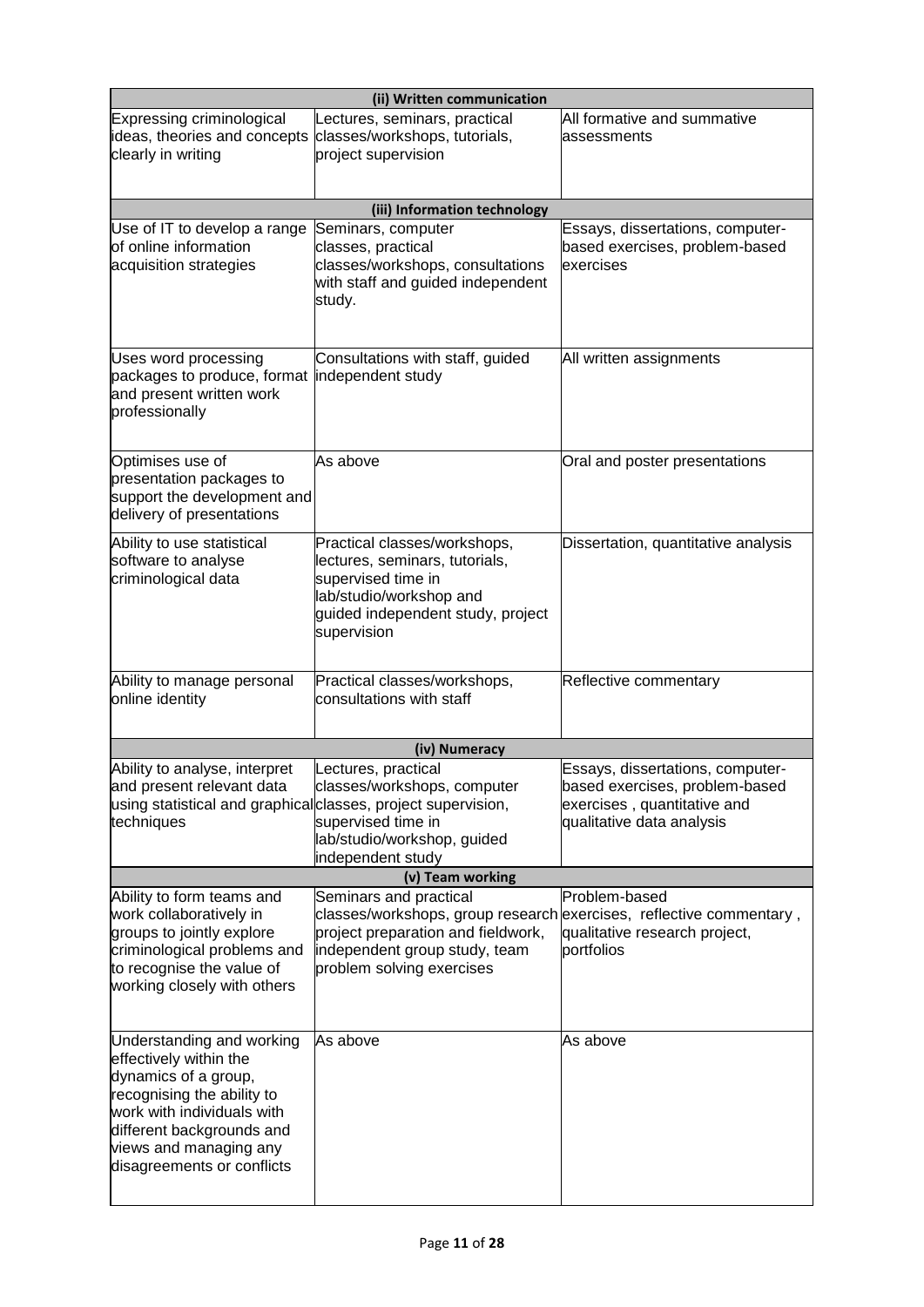|                                                                                                                                                                                                                                                                                                 | (vi) Problem solving                                                                                                                                                                                                                                          |                                                                                                                                                                             |  |  |
|-------------------------------------------------------------------------------------------------------------------------------------------------------------------------------------------------------------------------------------------------------------------------------------------------|---------------------------------------------------------------------------------------------------------------------------------------------------------------------------------------------------------------------------------------------------------------|-----------------------------------------------------------------------------------------------------------------------------------------------------------------------------|--|--|
| Ability to address and<br>analyse theoretical,<br>methodological and empirical solving exercises, project<br>problems posed by<br>criminological literature and<br>practice, evaluate a range of<br>solutions and demonstrate<br>cultural and political<br>sensitivity in solution<br>creation. | Lectures, seminars, practical<br>classes/workshops, team problem<br>supervision, supervised time in<br>lab/studio/workshop, guided<br>independent study.                                                                                                      | Essays, examinations, dissertations,<br>computer-based exercises, and<br>problem-based exercises,<br>qualitative and quantitative analysis,<br>essay critiquing literature. |  |  |
|                                                                                                                                                                                                                                                                                                 | (vii) Information handling                                                                                                                                                                                                                                    |                                                                                                                                                                             |  |  |
| Logically summarises<br>information or data pertaining classes/workshops, project<br>to criminological issues,<br>identifying the most<br>relevant/key issues                                                                                                                                   | Computer classes, practical<br>supervision, guided independent<br>study                                                                                                                                                                                       | Essays, examinations dissertation,<br>computer-based exercises,<br>problem-based exercises,<br>qualitative and quantitative analysis,<br>essay critiquing literature        |  |  |
| Have an awareness of data<br>protection issues and how<br>these relate to criminological<br>data                                                                                                                                                                                                | As above                                                                                                                                                                                                                                                      | As above                                                                                                                                                                    |  |  |
|                                                                                                                                                                                                                                                                                                 | (viii) Skills for lifelong learning                                                                                                                                                                                                                           |                                                                                                                                                                             |  |  |
| Ability to demonstrate<br>intellectual independence<br>through the setting of<br>research tasks and/or the<br>analysing of criminological<br>questions                                                                                                                                          | Lectures, seminars, practical<br>classes/workshops, team problem<br>solving exercises, guided<br>independent study, fieldwork,<br>project supervision, supervised<br>time in lab/studio/workshop<br>Through all of the above teaching<br>and learning methods | Qualitative research project,<br>qualitative and quantitative analysis,<br>essay critiquing literature research<br>diary,, independent research,<br>dissertation            |  |  |
| Capacity for time<br>management                                                                                                                                                                                                                                                                 | As above                                                                                                                                                                                                                                                      | Managing workload, meeting<br>deadlines, dissertation                                                                                                                       |  |  |
| Capacity for independent<br>study, self-organisation, and<br>monitoring own performance                                                                                                                                                                                                         | As above                                                                                                                                                                                                                                                      | Throughout all formative and<br>summative assessment                                                                                                                        |  |  |
| Capacity for personal<br>reflection and demonstrating<br>an appreciation of own<br>strengths, limitations and<br>values                                                                                                                                                                         | As above                                                                                                                                                                                                                                                      | Reflective commentary and<br>research diary                                                                                                                                 |  |  |

# **10. Progression points**

This programme follows the standard Scheme of Progression set out in **Senate Regulations** - see the version of Senate Regulation 5 governing undergraduate programmes relevant to the year of entry.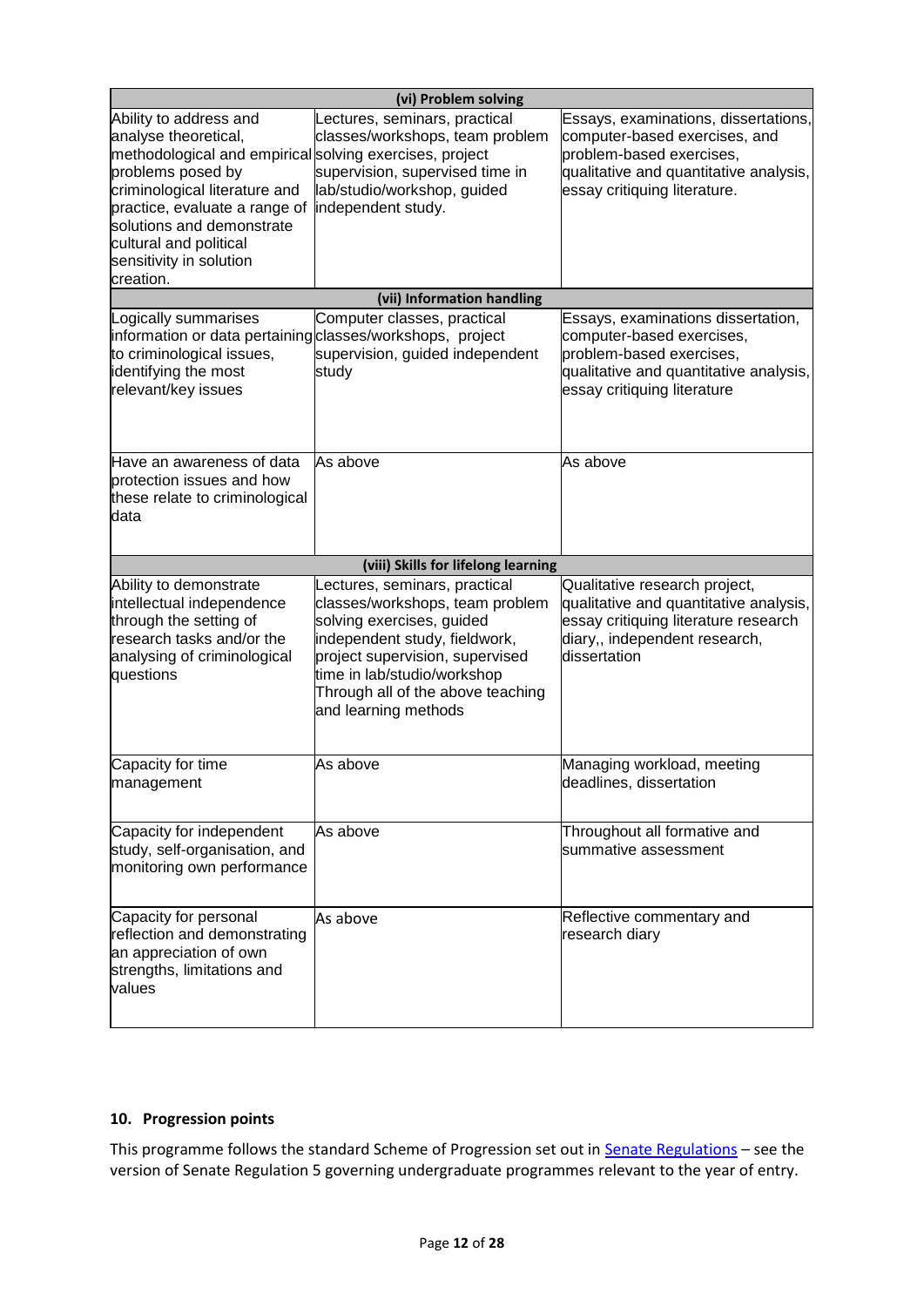In cases where a student has failed to meet a requirement to progress he or she will be required to withdraw from the course and a recommendation will be made to the Board of Examiners for an intermediate award where appropriate.

Year abroad addition: Progression onto the year abroad variant is dependent on academic performance. Students must normally be achieving grades in the 2.1 category. At the end of the year abroad, students should normally have gained credits for 60 ECTS (equivalent to 120 Leicester credits). The minimum requirement is to pass 40 ECTS credits. Should the student fail to do so, they will have the opportunity to complete the requirements to undertake their third year to gain credits for a normal BSc Criminology.

## **Course transfers**

Students wishing to transfer to year 2 of the BSc/Major pathway would need to have studied and passed introductory criminology modules at year 1. Students wishing to take the year abroad need to transfer to the BSc Criminology with Year Abroad programme at the start of year 2. Criteria for award and classification

This programme follows the standard scheme of undergraduate award and classification set out in [Senate Regulations](http://www.le.ac.uk/senate-regulations) – see the version of *Senate Regulation 5 governing undergraduate programmes* relevant to the year of entry.

#### **11. Special features**

The programme is completely delivered by the School of Criminology and its academic members of staff with the curriculum being underpinned by research from within the School. The course includes a core year 1 module, *Criminal Justice in Action*, which is tailored to students' employability needs. The School also offers a number of additional courses in employability and careers development, including career planning, volunteering, interview techniques, CV writing, preparing applications and how students can market themselves. The course also offers students the opportunity to meet practitioners in their field during lectures, seminars and additional sessions run in conjunction with the student Criminology Society. The *'Student Placement Project*' core year 3 module offer the students the option to conduct a placement as part of the module. This allows students to gain valuable experience of working in an environment relevant to criminal justice and encourages them to deliver their findings in a professional way (via written documentation or oral presentation). Students are supported by academic staff throughout this module.

The course has a clear focus on Research Methods, with 60 credits in the second year dedicated to Understanding and Doing Criminological Research and 60 credits in the third year – 30 of which are on a specially designed module enabling students to prepare for their dissertation, titled '*Being a Criminologist*' and 30 credits for the '*Student Research Project*' or '*Student Placement Project*'. The BSc includes a programme of non-credit bearing activities called '*Succeed in your Studies*' which offer learning and teaching around: study skills, information literacy skills, course-specific skills, employability skills, and extra-curricular activities. This programme runs throughout the first and second years of the programme and will enhance students learning experience. BSc Criminology (with a year abroad), will offer places for students on the BSc Criminology to undertake a year abroad (currently at VU Amsterdam, or the University of Oslo).

#### **12. Indications of programme quality**

 QAA Frameworks for Higher Education Qualifications: **[http://www.qaa.ac.uk/en/Publications/Documents/Framework-Higher-Education-](http://www.qaa.ac.uk/en/Publications/Documents/Framework-Higher-Education-Qualifications-08.pdf)[Qualifications-08.pdf](http://www.qaa.ac.uk/en/Publications/Documents/Framework-Higher-Education-Qualifications-08.pdf)**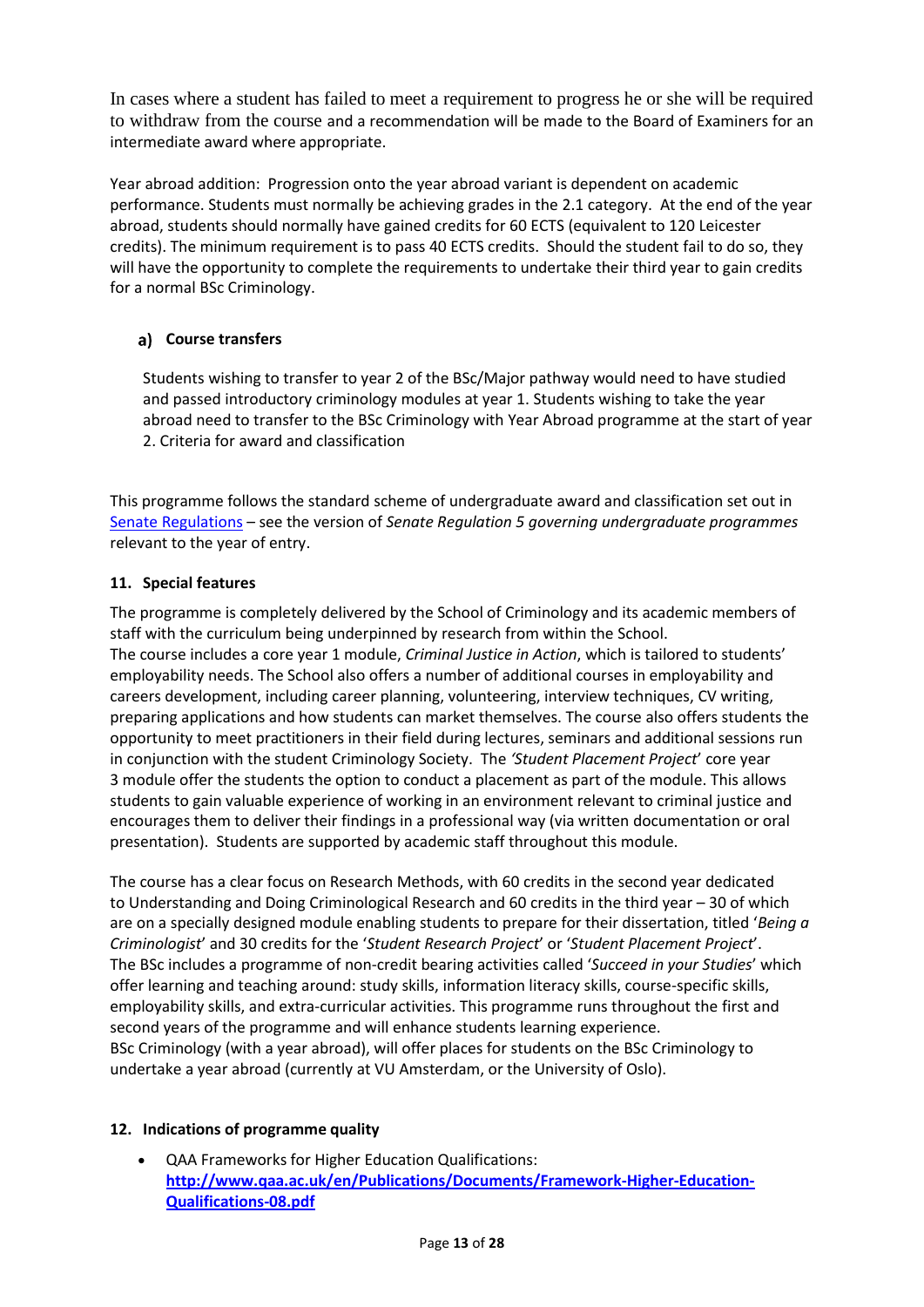- QAA Benchmark statements for criminology: **<http://www.qaa.ac.uk/en/Publications/Documents/SBS-criminology-14.pdf>**
- University of Leicester Learning and Teaching
- Strategy: **<http://www2.le.ac.uk/offices/sas2/quality/learnteach>**
- University Employability Strategy
- Periodic Developmental Review Reports (2019)
- External examiners' reports
- First Destinations Data
- Student feedback (NSS 2019 and previous years)
- Annual Developmental Review (2019 and previous years)

The Research Excellence Framework (REF) 2014 results show that vast majority of research within the School of Criminology was judged to be of global significance. 85% of our research activity was rated as world-leading or internationally excellent. The School also demonstrated the strong public impact of its research with 100% being judged internationally excellent.

The Destination of Leavers from Higher Education (DELHE) data shows that 97% graduates are in employment, or a combination of study and employment 6 months after graduation.

We deliver undergraduate teaching to the highest standards with National Student Survey (NSS) feedback indicating excellent student satisfaction. In the NSS return for 2019 we scored 95% overall and scored higher than the sector average on all aspects of School provision.

BSc Criminology with Year Abroad addition: full and clear feedback to study abroad co-ordinator is provided before, during and after study abroad sessions.

#### **13. External Examiner(s) reports**

The details of the External Examiner(s) for this programme and the most recent External Examiners' reports for this programme can be found at [exampapers@Leicester](https://exampapers.le.ac.uk/) [log-in required]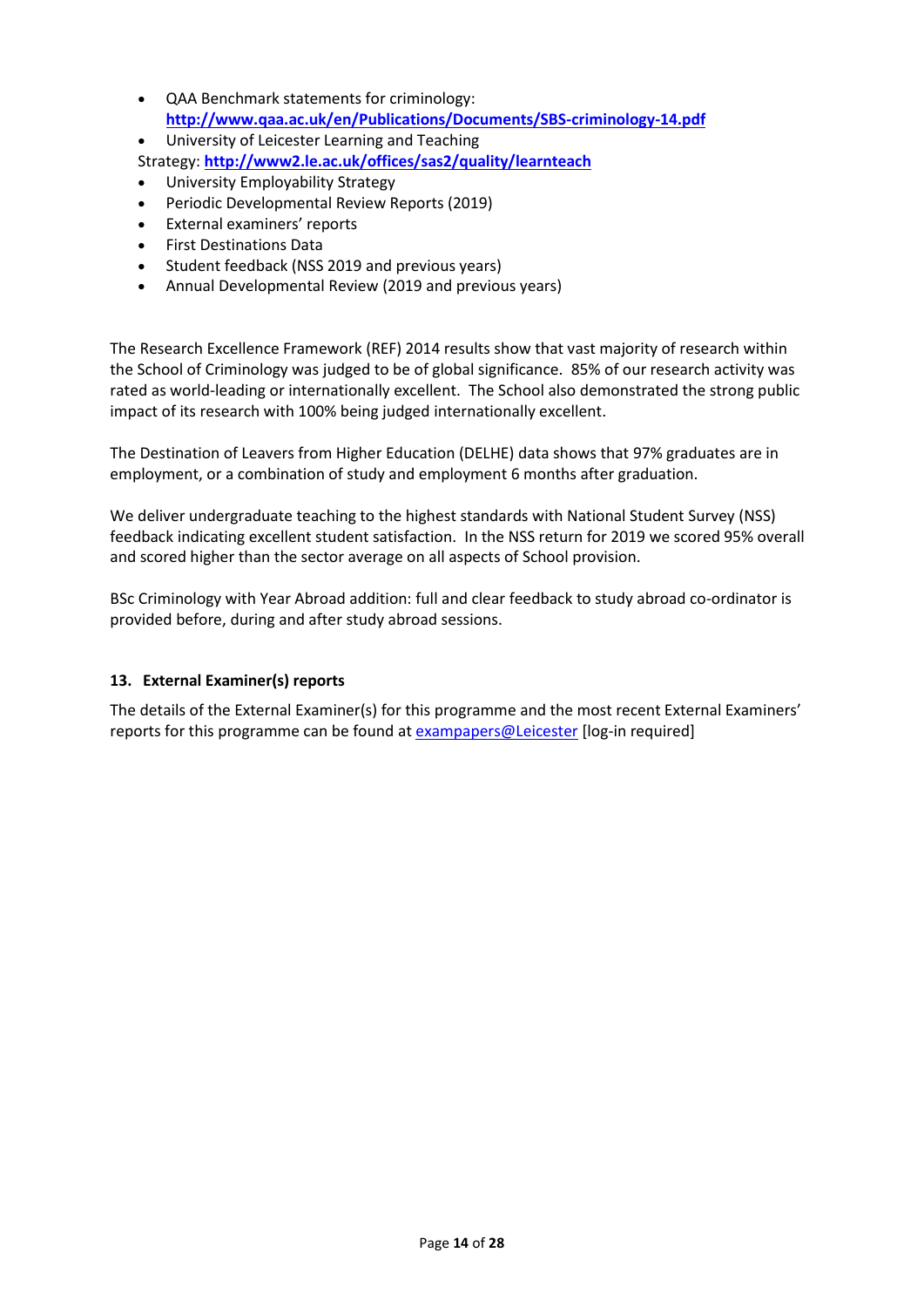

# **Programme Specification (Undergraduate) FOR ENTRY YEAR: 2018/19**

**Date created:** 18/12/2020 **Last amended:** 10/03/2021 **Version no.** 1

## **Appendix 1: Programme structure (programme regulations)**

The University regularly reviews its programmes and modules to ensure that they reflect the current status of the discipline and offer the best learning experience to students. On occasion, it may be necessary to alter particular aspects of a course or module.

**BSc Criminology, BSc Criminology with a Semester Abroad, and BSc Criminology with Year Abroad\***

## **Level 4/Year 1 2018/19**

Credit breakdown

| <b>Status</b> | <b>Year long</b>   | Semester 1         | Semester 2         |
|---------------|--------------------|--------------------|--------------------|
| Core          | 120 Credits        | Choose an<br>item. | Choose an<br>item. |
| Optional      | Choose an<br>item. | Choose an<br>item. | Choose an<br>item. |

120 credits in total

## Core modules

| <b>Delivery period</b> | Code   | <b>Title</b>                      | <b>Credits</b> |
|------------------------|--------|-----------------------------------|----------------|
| Year long              | CR1004 | Introduction to Criminology       | 30 credits     |
| Year long              | CR1002 | Criminal Justice in Action        | 30 credits     |
| Year long              | CR1006 | Victims of Crime                  | 30 credits     |
| Year long              | CR1001 | Theories of Crime and Criminality | 30 credits     |

#### **Notes**

This is an indicative list of option modules and not definitive of what will be available. Option module choice is also subject to availability, timetabling, student number restrictions and, where appropriate, students having taken appropriate pre-requisite modules.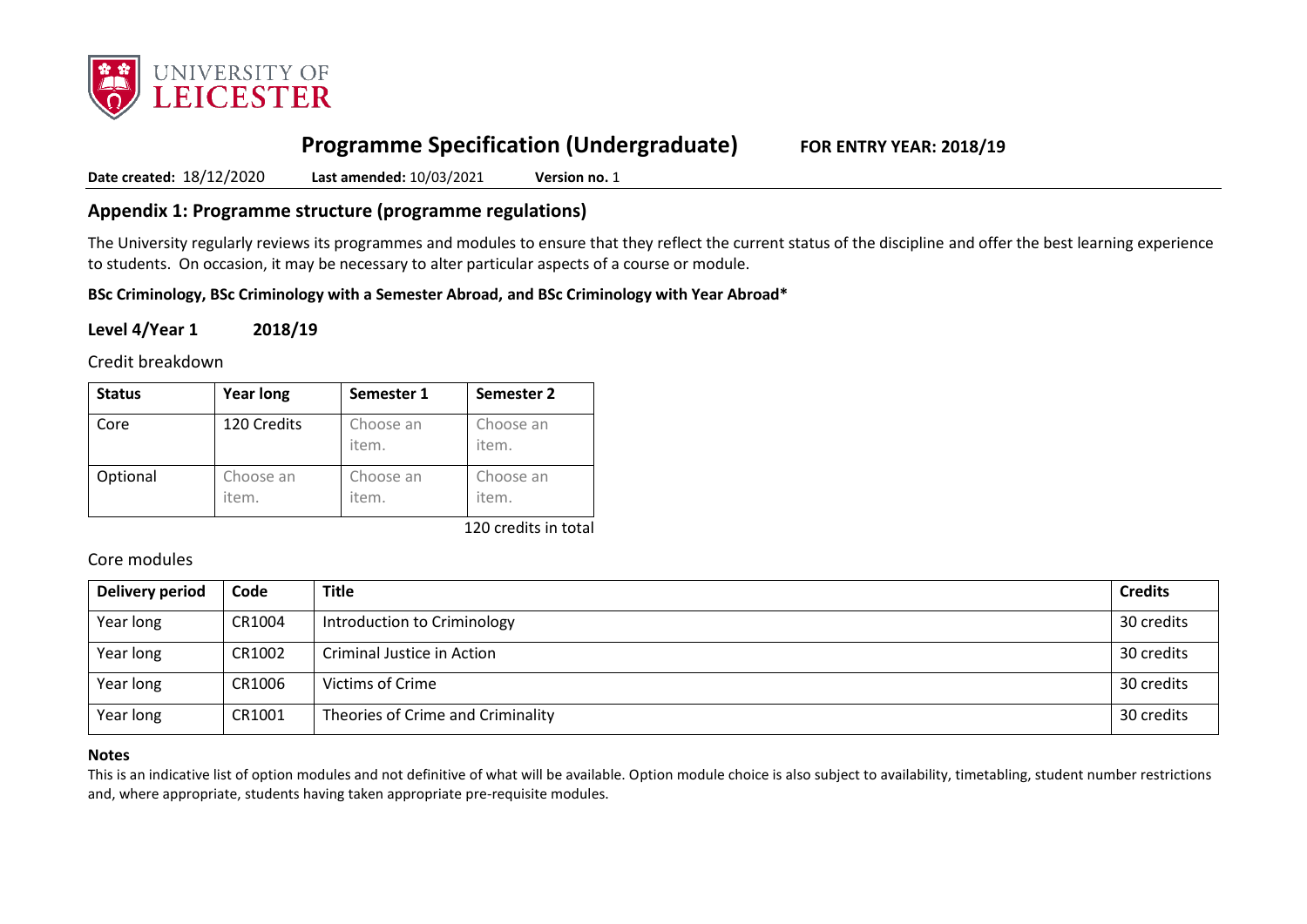# **Level 5/Year 2 2019/20**

# Credit breakdown

| <b>Status</b> | <b>Year long</b> | Semester 1 | Semester 2 |
|---------------|------------------|------------|------------|
| Core          | 30 credits       | 30 credits | 30 credits |
| Optional      | n/a              | 15 credits | 15 credits |

120 credits in total

# Core modules

| Delivery period  | Code   | <b>Title</b>                          | <b>Credits</b> |
|------------------|--------|---------------------------------------|----------------|
| Year long        | CR2008 | Punishment and Rehabilitation         | 30 credits     |
| Sem 1            | CR2019 | Understanding Criminological Research | 30 credits     |
| Sem <sub>2</sub> | CR2021 | Doing Criminological Research         | 30 credits     |

| Delivery period | Code   | <b>Title</b>                                 | <b>Credits</b> |
|-----------------|--------|----------------------------------------------|----------------|
| Semester 1      | CR2024 | Organised Crime                              | 15 credits     |
| Semester 1      | CR2022 | Investigative Psychology                     | 15 credits     |
| Semester 1      | CR2026 | Youth Crime and Justice                      | 15 credits     |
| Semester 2      | CR2023 | Legal Psychology and Offender Rehabilitation | 15 credits     |
| Semester 2      | CR2025 | <b>Terrorism</b>                             | 15 credits     |
| Semester 2      | CR2003 | Sex and Violence                             | 15 credits     |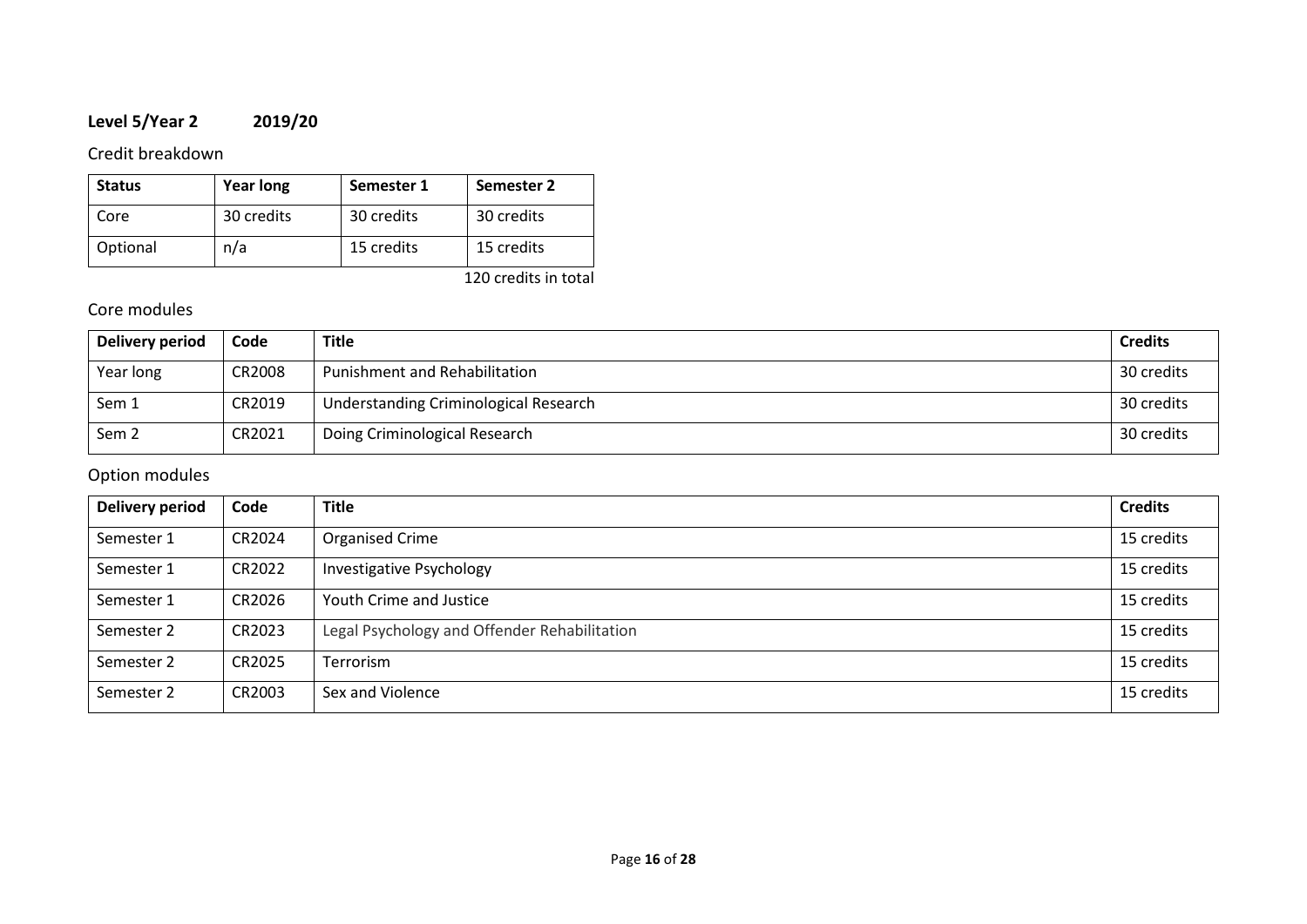#### **Notes**

This is an indicative list of option modules and not definitive of what will be available. Option module choice is also subject to availability, timetabling, student number restrictions and, where appropriate, students having taken appropriate pre-requisite modules.

# **Level 5/Year 2 2019/20**

(With Semester Abroad)

Credit breakdown

| <b>Status</b> | <b>Year long</b> | Semester 1 | Semester 2 |
|---------------|------------------|------------|------------|
| Core          | n/a              | 60 credits | 45 credits |
| Optional      | n/a              | n/a        | 15 credits |

120 credits in total

# Core modules

| Delivery period  | Code   | <b>Title</b>                         | <b>Credits</b> |
|------------------|--------|--------------------------------------|----------------|
| Sem 1            | CR2997 | <b>Study Abroad Module</b>           | 20 credits     |
| Sem 1            | CR2998 | <b>Study Abroad Module</b>           | 20 credits     |
| Sem 1            | CR2999 | <b>Study Abroad Module</b>           | 20 credits     |
| Sem <sub>2</sub> | CR2021 | Doing Criminological Research        | 30 credits     |
| Sem <sub>2</sub> | CR2027 | <b>Punishment and Rehabilitation</b> | 15 credits     |

| <b>Delivery period</b> | Code   | <b>Title</b>                                 | <b>Credits</b> |
|------------------------|--------|----------------------------------------------|----------------|
| Semester 2             | CR2023 | Legal Psychology and Offender Rehabilitation | 15 credits     |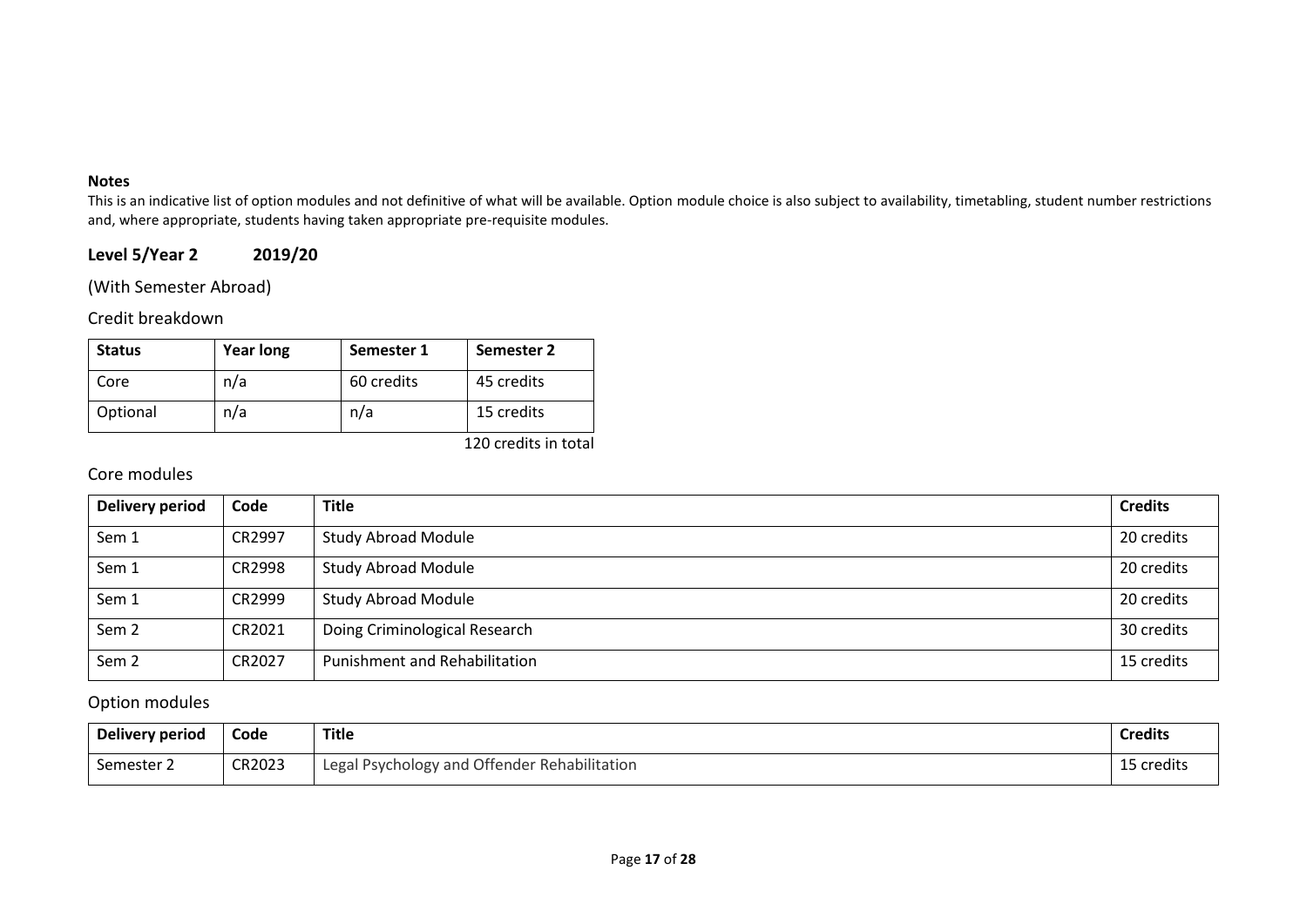| Delivery period | Code   | Title            | <b>Credits</b> |
|-----------------|--------|------------------|----------------|
| Semester 2      | CR2025 | Terrorism        | 15 credits     |
| Semester 2      | CR2003 | Sex and Violence | 15 credits     |

#### **Notes**

This is an indicative list of option modules and not definitive of what will be available. Option module choice is also subject to availability, timetabling, student number restrictions and, where appropriate, students having taken appropriate pre-requisite modules.

## **Level 6/Year 3 2020/21**

## Credit breakdown

| <b>Status</b> | <b>Year long</b> | Semester 1 | Semester 2 |
|---------------|------------------|------------|------------|
| Core          | n/a              | 30 credits | 30 credits |
| Optional      | n/a              | 30 credits | 30 credits |

120 credits in total

## Core modules

| Delivery period  | Code   | <b>Title</b>                     | <b>Credits</b> |
|------------------|--------|----------------------------------|----------------|
| Sem 1            | CR3017 | Being a Criminologist            | 30 credits     |
| Sem <sub>2</sub> | CR3038 | Student Research Project OR      | 30 credits     |
| Sem <sub>2</sub> | CR3037 | <b>Student Placement Project</b> | 30 credits     |

| Delivery period | Code   | Title      | <b>Credits</b> |
|-----------------|--------|------------|----------------|
| Semester 1      | CR3025 | Violence   | 15 credits     |
| Semester 1      | CR3028 | Hate Crime | 15 credits     |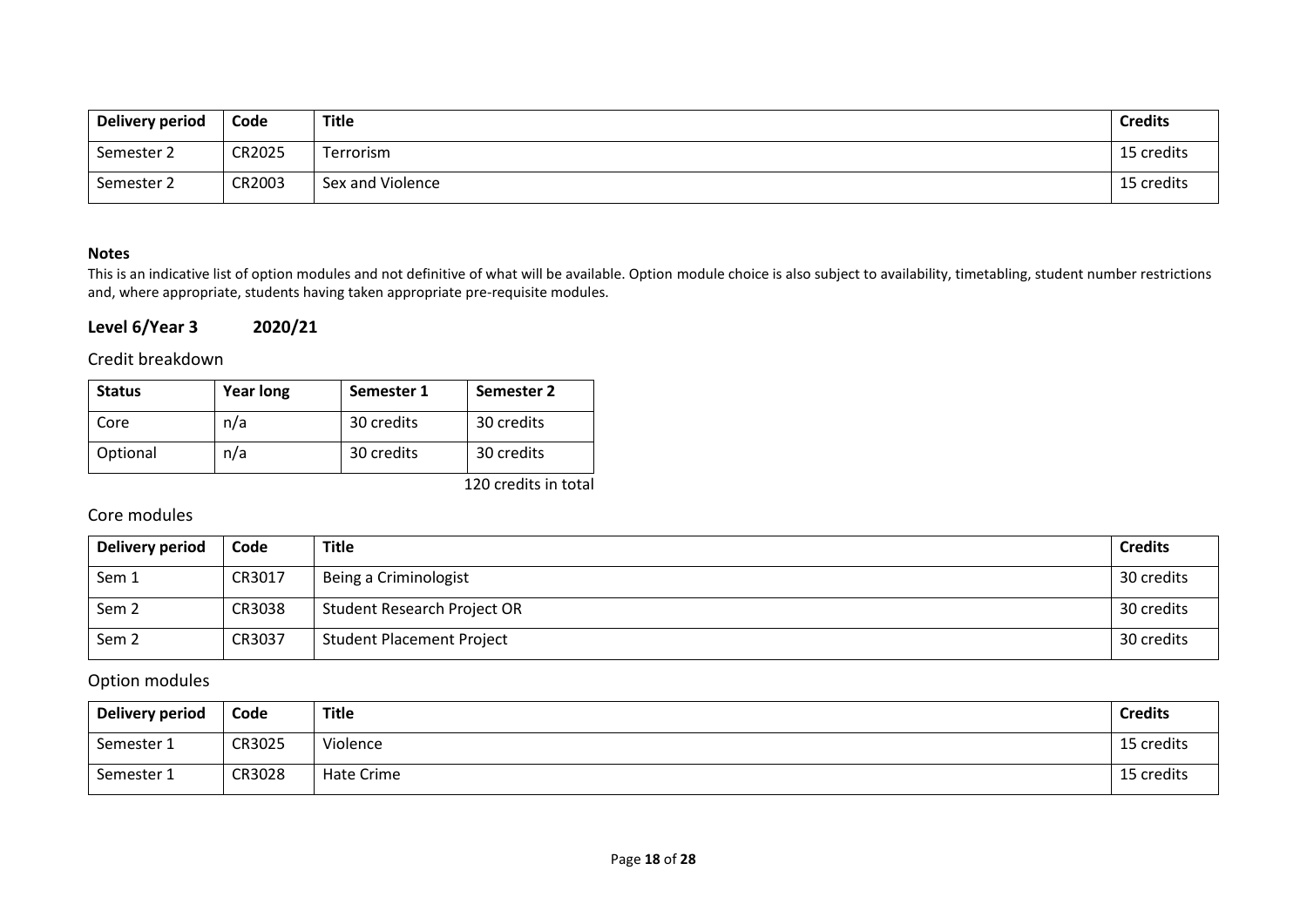| Delivery period | Code   | <b>Title</b>                         | <b>Credits</b> |
|-----------------|--------|--------------------------------------|----------------|
| Semester 1      | CR3023 | Gender and Crime                     | 15 credits     |
| Semester 2      | CR3013 | <b>Forensic Science</b>              | 15 credits     |
| Semester 2      | CR3020 | Drugs and Crime                      | 15 credits     |
| Semester 2      | CR3019 | Criminal justice and Mental Disorder | 15 credits     |

#### **Major in Criminology**

#### **Level 4/Year 1 2018/19**

Credit breakdown

| <b>Status</b> | <b>Year long</b>   | Semester 1         | Semester 2         |
|---------------|--------------------|--------------------|--------------------|
| Core          | 90 Credits         | Choose an<br>item. | Choose an<br>item. |
| Optional      | Choose an<br>item. | Choose an<br>item. | Choose an<br>item. |

90 credits in total

## Core modules

| <b>Delivery period</b> | Code   | <b>Title</b>                      | <b>Credits</b> |
|------------------------|--------|-----------------------------------|----------------|
| Year long              | CR1004 | Introduction to Criminology       | 30 credits     |
| Year long              | CR1002 | Criminal Justice in Action        | 30 credits     |
| Year long              | CR1001 | Theories of Crime and Criminality | 30 credits     |

#### **Notes**

This is an indicative list of option modules and not definitive of what will be available. Option module choice is also subject to availability, timetabling, student number restrictions and, where appropriate, students having taken appropriate pre-requisite modules.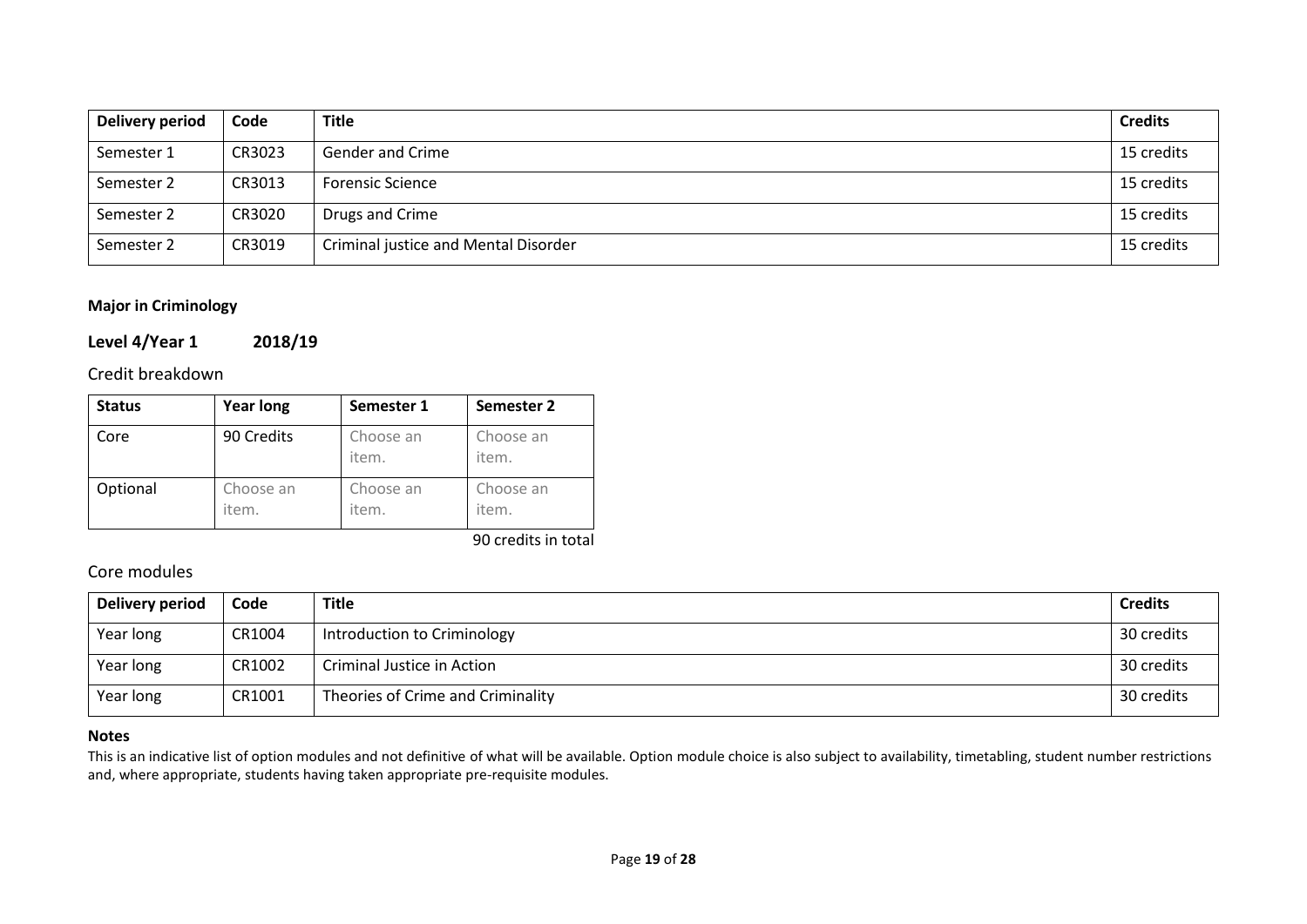# **Level 5/Year 2 2019/20**

## Credit breakdown

| <b>Status</b> | <b>Year long</b>   | Semester 1         | Semester 2         |
|---------------|--------------------|--------------------|--------------------|
| Core          | 30 credits         | 30 credits         | 30 credits         |
| Optional      | Choose an<br>item. | Choose an<br>item. | Choose an<br>item. |

90 credits in total

# Core modules

| Delivery period  | Code   | <b>Title</b>                          | <b>Credits</b> |
|------------------|--------|---------------------------------------|----------------|
| Year long        | CR2008 | <b>Punishment and Rehabilitation</b>  | 30 credits     |
| Sem 1            | CR2019 | Understanding Criminological Research | 30 credits     |
| Sem <sub>2</sub> | CR2021 | Doing Criminological Research         | 30 credits     |

# **Level 6/Year 3 2020/21**

# Credit breakdown

| <b>Status</b> | <b>Year long</b> | Semester 1 | Semester 2 |
|---------------|------------------|------------|------------|
| Core          | n/a              | 30 credits | 30 credits |
| Optional      | n/a              | 15 credits | 15 credits |

90 credits in total

# Core modules

| <b>Delivery period</b> | Code   | Title                       | <b>Credits</b> |
|------------------------|--------|-----------------------------|----------------|
| Sem 1                  | CR3017 | Being a Criminologist       | 30 credits     |
| Sem <sub>2</sub>       | CR3038 | Student Research Project OR | 30 credits     |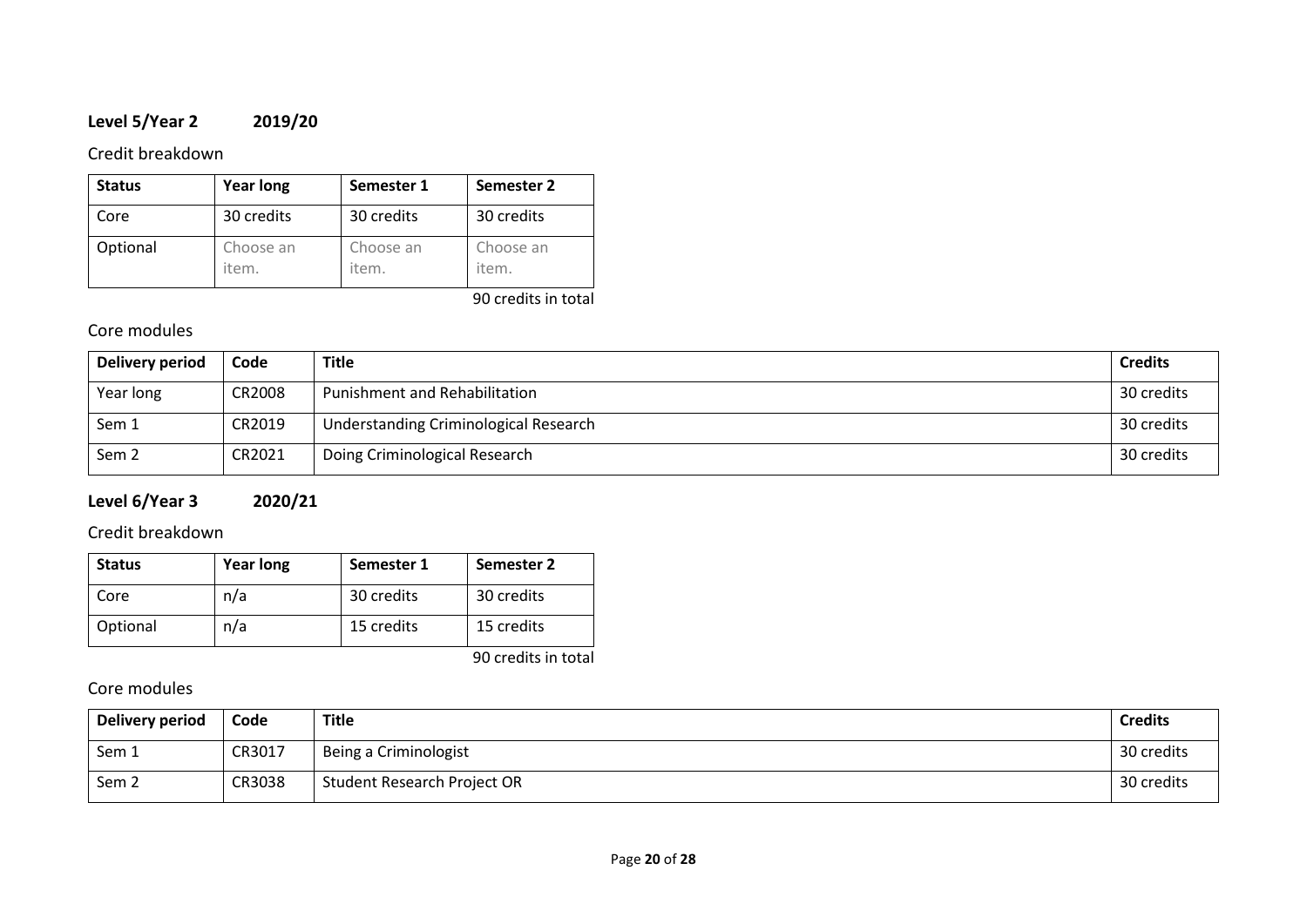| Delivery period | Code   | Title                            | <b>Credits</b>  |
|-----------------|--------|----------------------------------|-----------------|
| Sem 2           | CR3037 | <b>Student Placement Project</b> | 30<br>) credits |

## Option modules

| <b>Delivery period</b> | Code   | <b>Title</b>                         | <b>Credits</b> |
|------------------------|--------|--------------------------------------|----------------|
| Semester 1             | CR3025 | Violence                             | 15 credits     |
| Semester 1             | CR3028 | Hate Crime                           | 15 credits     |
| Semester 1             | CR3023 | <b>Gender and Crime</b>              | 15 credits     |
| Semester 2             | CR3013 | <b>Forensic Science</b>              | 15 credits     |
| Semester 2             | CR3020 | Drugs and Crime                      | 15 credits     |
| Semester 2             | CR3019 | Criminal justice and Mental Disorder | 15 credits     |

#### **Notes**

This is an indicative list of option modules and not definitive of what will be available. Option module choice is also subject to availability, timetabling, student number restrictions and, where appropriate, students having taken appropriate pre-requisite modules.

NB. Students who are enrolled on the Major in Criminology with a Minor in Criminal Justice or Major in Criminology with a Minor in Criminal Behaviour will follow the programmes below:

#### **Major in Criminology with Minor in Criminal Justice**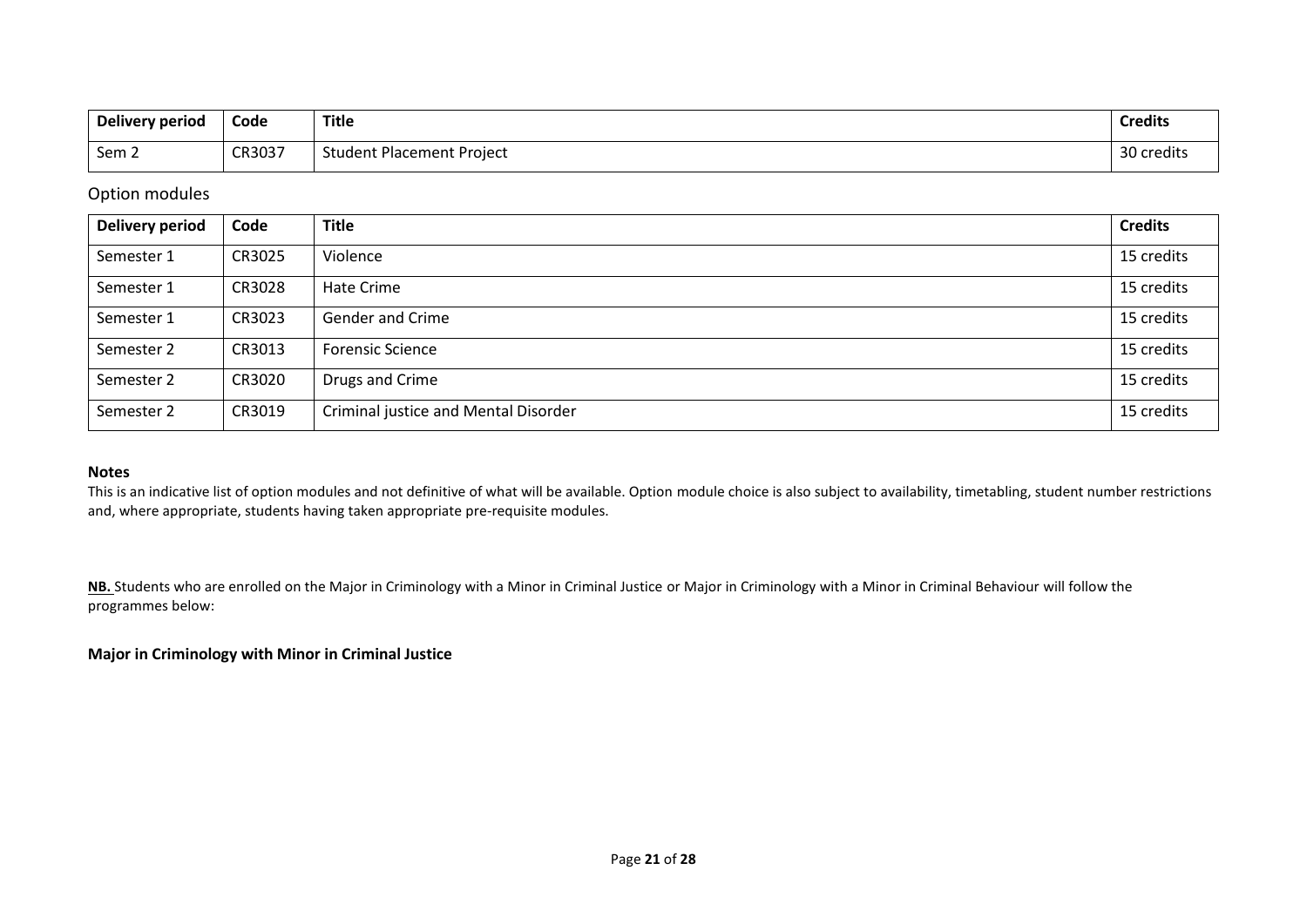# **Level 4/Year 1 2018/19**

## Credit breakdown

| <b>Status</b> | <b>Year long</b>   | Semester 1         | Semester 2           |
|---------------|--------------------|--------------------|----------------------|
| Core          | 120 Credits        | Choose an<br>item. | Choose an<br>item.   |
| Optional      | Choose an<br>item. | Choose an<br>item. | Choose an<br>item.   |
|               |                    |                    | 120 credits in total |

## Core modules

| <b>Delivery period</b> | Code   | <b>Title</b>                      | <b>Credits</b> |
|------------------------|--------|-----------------------------------|----------------|
| Year long              | CR1004 | Introduction to Criminology       | 30 credits     |
| Year long              | CR1002 | Criminal Justice in Action        | 30 credits     |
| Year long              | CR1006 | Victims of Crime                  | 30 credits     |
| Year long              | CR1001 | Theories of Crime and Criminality | 30 credits     |

#### **Notes**

This is an indicative list of option modules and not definitive of what will be available. Option module choice is also subject to availability, timetabling, student number restrictions and, where appropriate, students having taken appropriate pre-requisite modules.

## **Level 5/Year 2 2019/20**

## Credit breakdown

| <b>Status</b> | <b>Year long</b>   | Semester 1 | Semester 2 |
|---------------|--------------------|------------|------------|
| Core          | 30 credits         | 30 credits | 30 credits |
| Optional      | Choose an<br>item. | 15 credits | 15 credits |

120 credits in total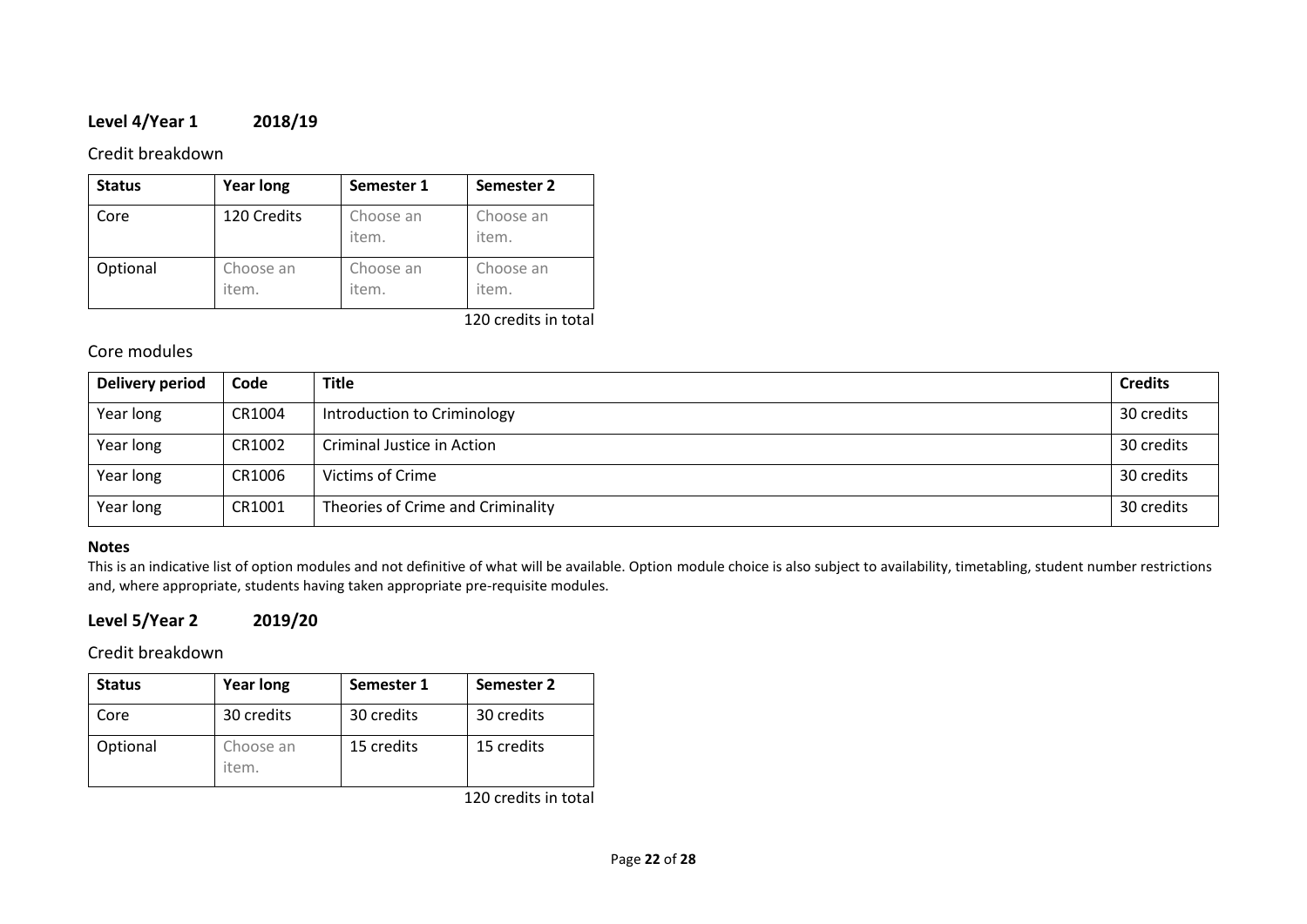# Core modules

| Delivery period  | Code   | <b>Title</b>                          | <b>Credits</b> |
|------------------|--------|---------------------------------------|----------------|
| Year long        | CR2008 | Punishment and Rehabilitation         | 30 credits     |
| Sem 1            | CR2019 | Understanding Criminological Research | 30 credits     |
| Sem <sub>2</sub> | CR2021 | Doing Criminological Research         | 30 credits     |

# Option modules

| Delivery period | Code   | <b>Title</b>                                 | <b>Credits</b> |
|-----------------|--------|----------------------------------------------|----------------|
| Semester 1      | CR2024 | Organised Crime                              | 15 credits     |
| Semester 1      | CR2022 | Investigative Psychology                     | 15 credits     |
| Semester 1      | CR2026 | Youth Crime and Justice                      | 15 credits     |
| Semester 2      | CR2023 | Legal Psychology and Offender Rehabilitation | 15 credits     |
| Semester 2      | CR2025 | Terrorism                                    | 15 credits     |
| Semester 2      | CR2003 | Sex and Violence                             | 15 credits     |

#### **Notes**

This is an indicative list of option modules and not definitive of what will be available. Option module choice is also subject to availability, timetabling, student number restrictions and, where appropriate, students having taken appropriate pre-requisite modules.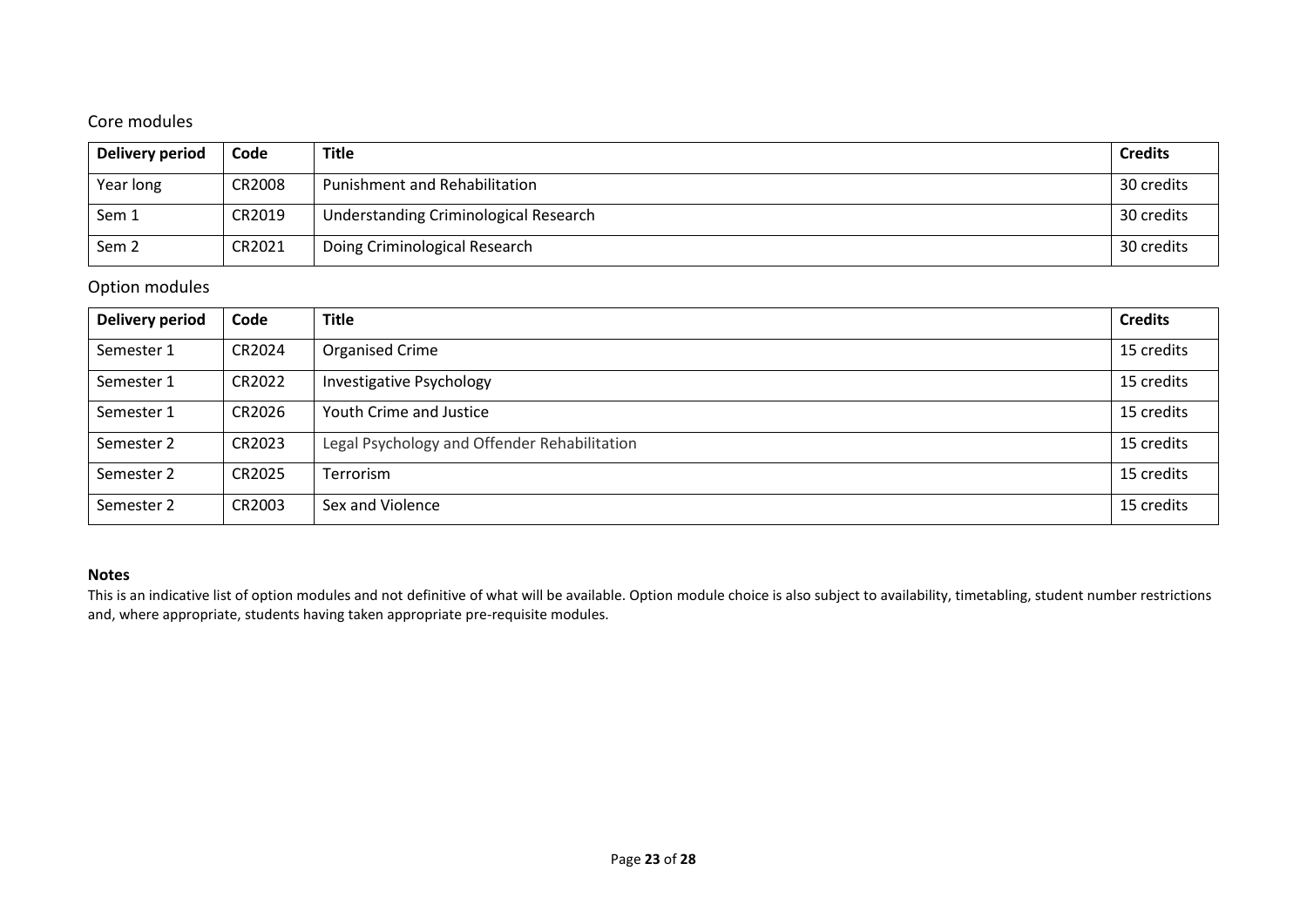# **Level 6/Year 3 2020/21**

Credit breakdown

| <b>Status</b> | <b>Year long</b>   | Semester 1 | Semester 2 |
|---------------|--------------------|------------|------------|
| Core          | Choose an<br>item. | 30 credits | 45 credits |
| Optional      | Choose an<br>item. | 30 credits | 15 credits |

120 credits in total

# Core modules

| Delivery period  | Code   | <b>Title</b>                     | <b>Credits</b> |
|------------------|--------|----------------------------------|----------------|
| Sem 1            | CR3017 | Being a Criminologist            | 30 credits     |
| Sem <sub>2</sub> | CR3030 | <b>Applied Criminology</b>       | 15 credits     |
| Sem <sub>2</sub> | CR3038 | Student Research Project OR      | 30 credits     |
| Sem <sub>2</sub> | CR3037 | <b>Student Placement Project</b> | 30 credits     |

| <b>Delivery period</b> | Code   | <b>Title</b>            | <b>Credits</b> |
|------------------------|--------|-------------------------|----------------|
| Semester 1             | CR3025 | Violence                | 15 credits     |
| Semester 1             | CR3028 | Hate Crime              | 15 credits     |
| Semester 1             | CR3023 | <b>Gender and Crime</b> | 15 credits     |
| Semester 2             | CR3013 | <b>Forensic Science</b> | 15 credits     |
| Semester 2             | CR3020 | Drugs and Crime         | 15 credits     |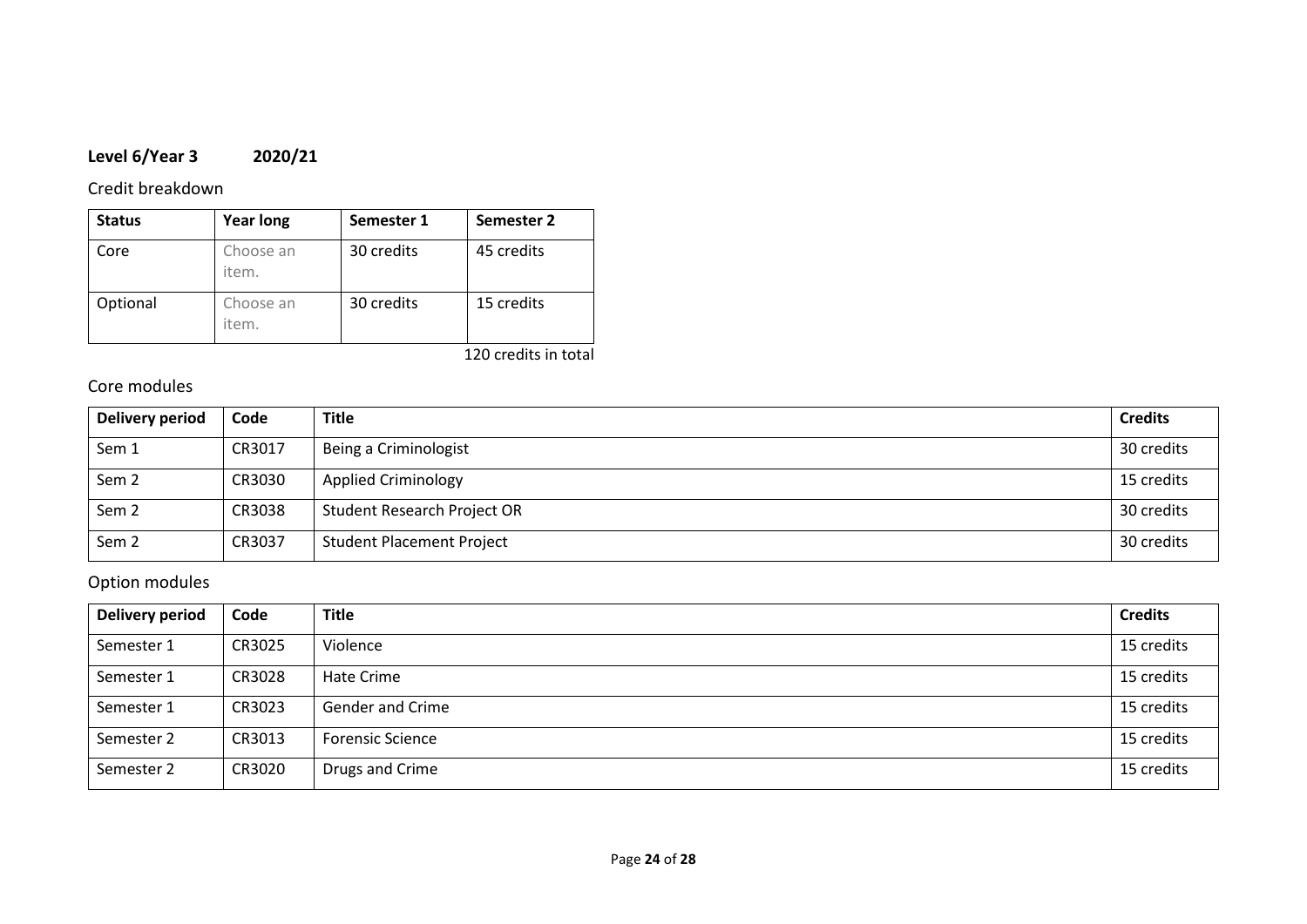| Delivery period | Code   | <b>Title</b>                         | <b>Credits</b> |
|-----------------|--------|--------------------------------------|----------------|
| Semester 2      | CR3019 | Criminal justice and Mental Disorder | 15 credits     |

#### **Major in Criminology with Minor in Criminal Behaviour**

## **Level 4/Year 1 2018/19**

Credit breakdown

| <b>Status</b> | <b>Year long</b>   | Semester 1         | Semester 2         |
|---------------|--------------------|--------------------|--------------------|
| Core          | 120 Credits        | Choose an<br>item. | Choose an<br>item. |
| Optional      | Choose an<br>item. | Choose an<br>item. | Choose an<br>item. |

120 credits in total

## Core modules

| <b>Delivery period</b> | Code   | <b>Title</b>                      | <b>Credits</b> |
|------------------------|--------|-----------------------------------|----------------|
| Year long              | CR1004 | Introduction to Criminology       | 30 credits     |
| Year long              | CR1002 | Criminal Justice in Action        | 30 credits     |
| Year long              | CR1006 | Victims of Crime                  | 30 credits     |
| Year long              | CR1001 | Theories of Crime and Criminality | 30 credits     |

#### **Notes**

This is an indicative list of option modules and not definitive of what will be available. Option module choice is also subject to availability, timetabling, student number restrictions and, where appropriate, students having taken appropriate pre-requisite modules.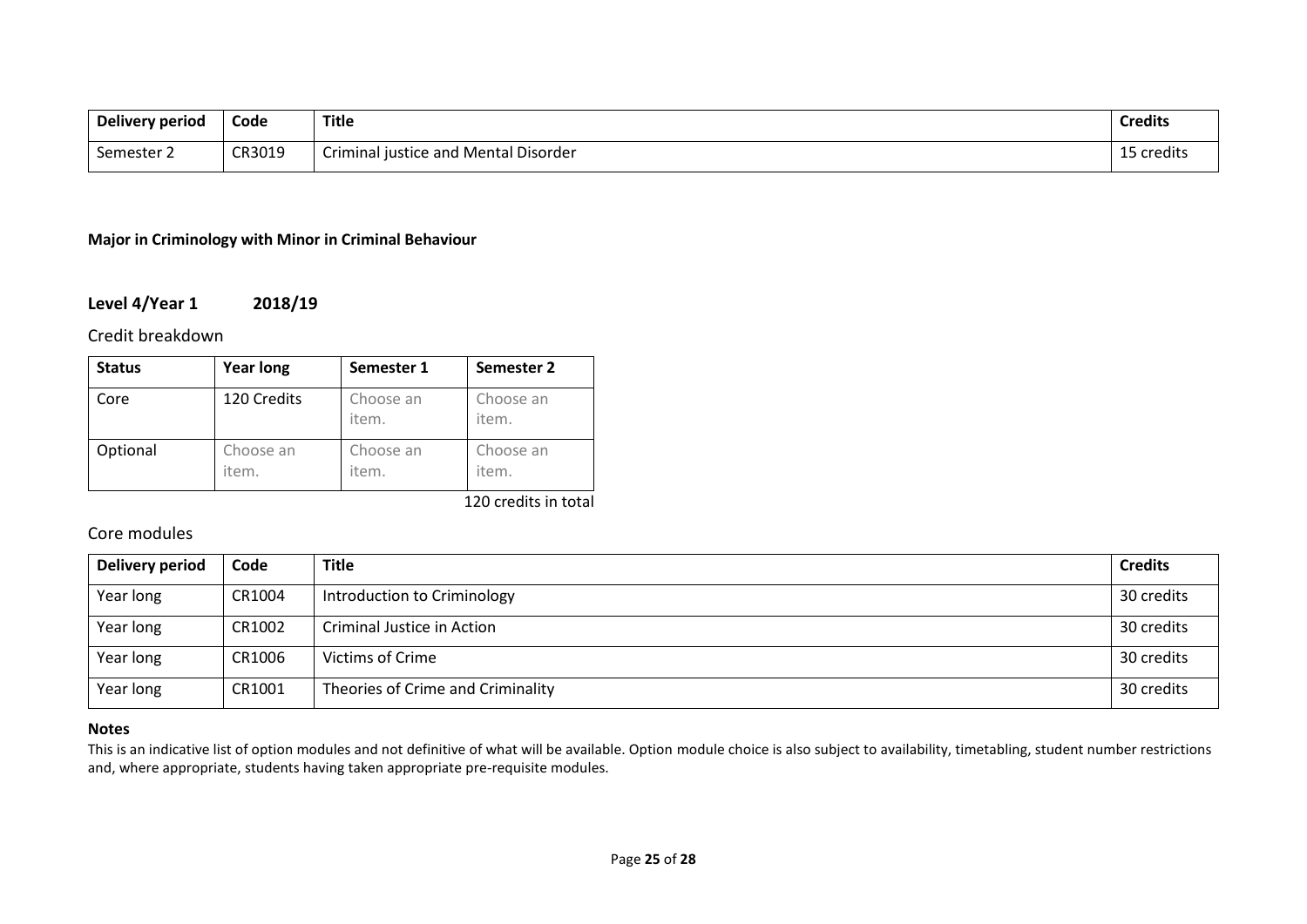# **Level 5/Year 2 2019/20**

## Credit breakdown

| <b>Status</b> | <b>Year long</b>   | Semester 1         | Semester 2         |
|---------------|--------------------|--------------------|--------------------|
| Core          | 30 credits         | 45 credits         | 45 credits         |
| Optional      | Choose an<br>item. | Choose an<br>item. | Choose an<br>item. |

120 credits in total

## Core modules

| Delivery period  | Code   | <b>Title</b>                                 | <b>Credits</b> |
|------------------|--------|----------------------------------------------|----------------|
| Year long        | CR2008 | Punishment and Rehabilitation                | 30 credits     |
| Sem 1            | CR2019 | Understanding Criminological Research        | 30 credits     |
| Sem <sub>2</sub> | CR2021 | Doing Criminological Research                | 30 credits     |
| Semester 1       | CR2022 | Investigative Psychology                     | 15 credits     |
| Semester 2       | CR2023 | Legal Psychology and Offender Rehabilitation | 15 credits     |

#### **Notes**

This is an indicative list of option modules and not definitive of what will be available. Option module choice is also subject to availability, timetabling, student number restrictions and, where appropriate, students having taken appropriate pre-requisite modules.

# **Level 6/Year 3 2020/21**

Credit breakdown

| <b>Status</b> | <b>Year long</b>   | Semester 1 | Semester 2 |
|---------------|--------------------|------------|------------|
| Core          | Choose an<br>item. | 30 credits | 45 credits |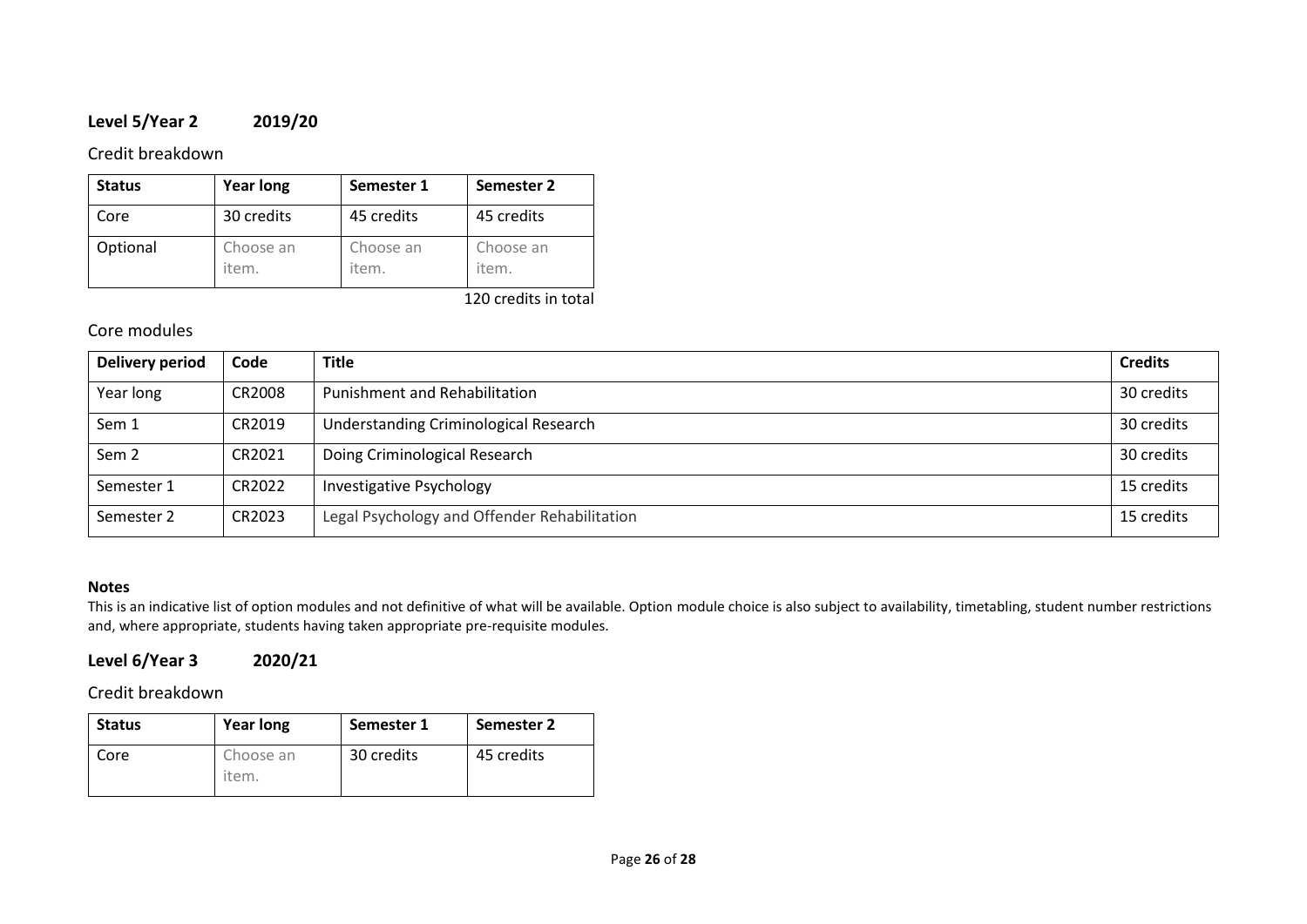| <b>Status</b> | <b>Year long</b>   | Semester 1 | Semester 2 |
|---------------|--------------------|------------|------------|
| Optional      | Choose an<br>item. | 30 credits | 15 credits |

120 credits in total

## Core modules

| Delivery period  | Code   | <b>Title</b>                                | <b>Credits</b> |
|------------------|--------|---------------------------------------------|----------------|
| Sem 1            | CR3017 | Being a Criminologist                       | 30 credits     |
| Sem <sub>2</sub> | CR3019 | <b>Criminal Justice and Mental Disorder</b> | 15 credits     |
| Sem <sub>2</sub> | CR3038 | Student Research Project OR                 | 30 credits     |
| Sem <sub>2</sub> | CR3037 | <b>Student Placement Project</b>            | 30 credits     |

## Option modules

| <b>Delivery period</b> | Code   | <b>Title</b>            | <b>Credits</b> |
|------------------------|--------|-------------------------|----------------|
| Semester 1             | CR3025 | Violence                | 15 credits     |
| Semester 1             | CR3028 | Hate Crime              | 15 credits     |
| Semester 1             | CR3023 | <b>Gender and Crime</b> | 15 credits     |
| Semester 2             | CR3013 | <b>Forensic Science</b> | 15 credits     |
| Semester 2             | CR3020 | Drugs and Crime         | 15 credits     |

# **Appendix 2: Module specifications**

See undergraduat[e module specification database](http://www.le.ac.uk/sas/courses/documentation) (Note - modules are organized by year of delivery).